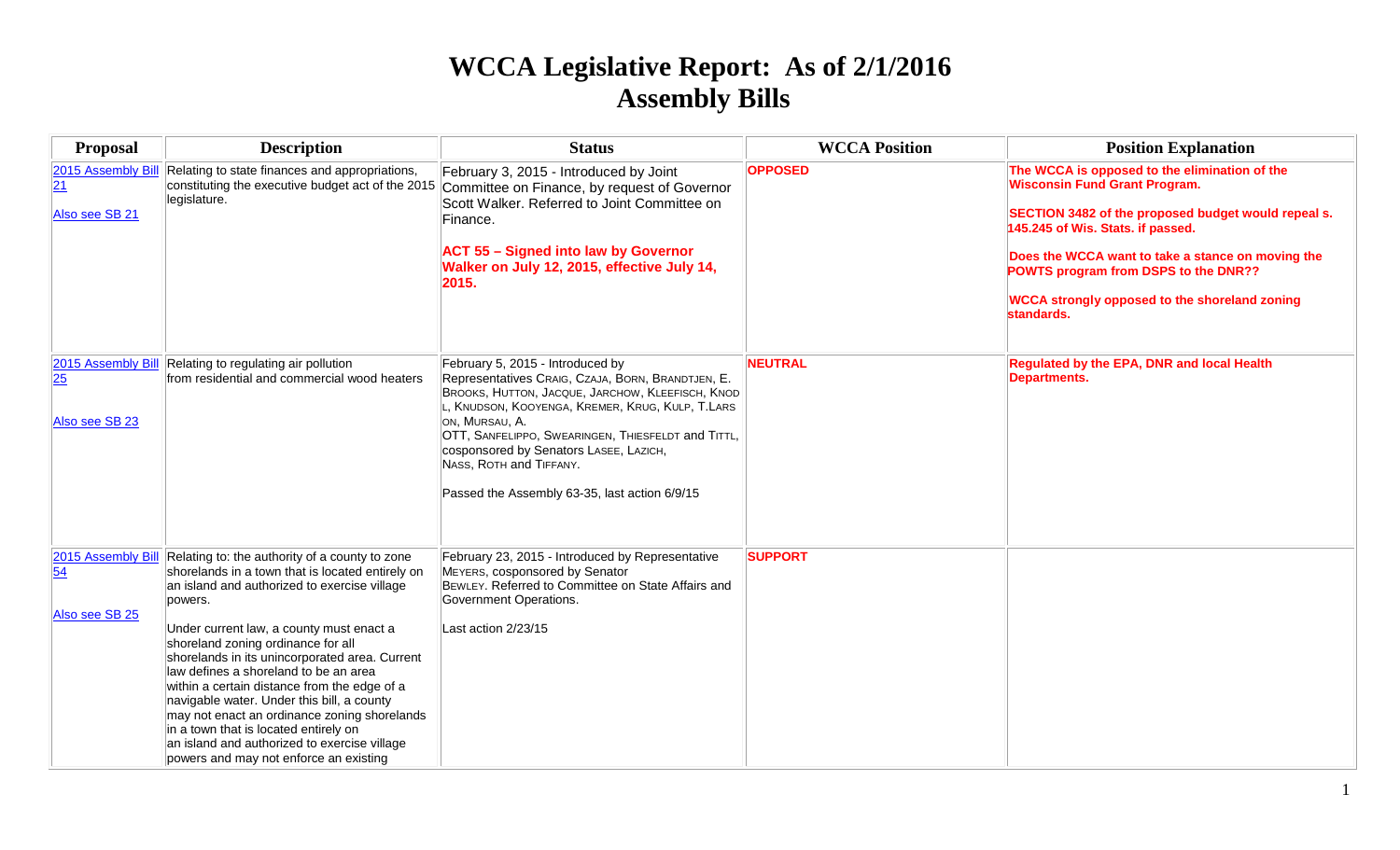|                                             | ordinance zoning shorelands in such a town.                                                                                                                                                                                                                                                                                                                                                                                                                                                                                                                                                                                                                                                                    |                                                                                                                                                                                                                                                                                                                                                                                                                                                                                         |                                                                                                                                                                                                                                                                                                                                                                                                                                                                                                                                                                              |
|---------------------------------------------|----------------------------------------------------------------------------------------------------------------------------------------------------------------------------------------------------------------------------------------------------------------------------------------------------------------------------------------------------------------------------------------------------------------------------------------------------------------------------------------------------------------------------------------------------------------------------------------------------------------------------------------------------------------------------------------------------------------|-----------------------------------------------------------------------------------------------------------------------------------------------------------------------------------------------------------------------------------------------------------------------------------------------------------------------------------------------------------------------------------------------------------------------------------------------------------------------------------------|------------------------------------------------------------------------------------------------------------------------------------------------------------------------------------------------------------------------------------------------------------------------------------------------------------------------------------------------------------------------------------------------------------------------------------------------------------------------------------------------------------------------------------------------------------------------------|
| 2015 Assembly Bill<br>105<br>Also see SB 72 | Relating to: groundwater management, approval<br>of high capacity wells, and granting rule-making<br>authority.<br>This bill requires DNR to develop and adopt a<br>groundwater management plan for the<br>groundwater management area. The<br>groundwater management plan must be<br>designed to protect surface water and<br>groundwater and to ensure that by the target<br>date the area no longer qualifies as a<br>groundwater management area. The<br>groundwater management plan must contain<br>measurable goals, requirements for reporting to<br>DNR, water conservation measures, and any<br>other provision that DNR determines is<br>necessary to meet the sustainable hydrologic<br>conditions. | March 20, 2015 - Introduced by Representatives<br>Mason, Hebl, Kolste, Hesselbein, Berceau,<br>Considine, Brostoff, Sargent, Sinicki, Meyers, Pope,<br>Genrich, Milroy, Subeck, C. Taylor, Ohnstad,<br>Spreitzer, Wachs, Goyke, Stuck, Kahl and Bowen,<br>cosponsored by Senators Miller, Carpenter, Risser,<br>Vinehout, Erpenbach, C. Larson and Harris Dodd.<br>Referred to Committee on Environment and Forestry.<br>March 31, 2015 Fiscal estimate received<br>Last action 3/31/15 | To be regulated by the DNR.                                                                                                                                                                                                                                                                                                                                                                                                                                                                                                                                                  |
| 2015 Assembly Bill                          | Relating to: inspection of certain renovations of                                                                                                                                                                                                                                                                                                                                                                                                                                                                                                                                                                                                                                                              | March 20, 2015 - Introduced by Representatives                                                                                                                                                                                                                                                                                                                                                                                                                                          | This is a building inspection issue; however, as                                                                                                                                                                                                                                                                                                                                                                                                                                                                                                                             |
| 111<br>Also see SB 87                       | one-family and two-family dwellings and<br>requiring the exercise of rule-making authority.<br>Under this bill, those rules must require<br>an inspection of any addition to, or any<br>remodeling, improvement, or other alteration,<br>except repair, of, such a one-family or two-family 9, 2015<br>dwelling the cost of which exceeds 20 percent of<br>the assessed value of the dwelling.                                                                                                                                                                                                                                                                                                                 | Kulp, Allen, Jagler, Edming, Murtha, A. Ott and Tittl,<br>cosponsored by Senators Roth, Farrow, Nass and<br>LeMahieu. Referred to Committee on Housing and<br>Real Estate.<br>June 3, 2015 Placed on Committee on Rules for June<br>Last action 6/3/15                                                                                                                                                                                                                                  | proposed this statute would define a major renovation of<br>an existing structure.<br>s. 101.635 Inspections of major renovations. (1) In this<br>section, "major renovation of an existing structure"<br>means an addition to, or a remodeling, improvement, or<br>other alteration of, an existing one- or 2-family dwelling if<br>the total cost of the addition, remodeling, improvement,<br>or other alteration exceeds 20 percent of the assessed<br>value of that one- or 2-family dwelling for property tax<br>purposes. "Major renovation of an existing structure" |
|                                             |                                                                                                                                                                                                                                                                                                                                                                                                                                                                                                                                                                                                                                                                                                                |                                                                                                                                                                                                                                                                                                                                                                                                                                                                                         | does not include repair.                                                                                                                                                                                                                                                                                                                                                                                                                                                                                                                                                     |
| 2015 Assembly Bill<br>121<br>Also see SB 94 | Relating to: standards for the construction and<br>inspection of camping units; for installing,<br>repairing, and maintaining electrical wiring in<br>camping units; and for plumbing in camping<br>units; providing an exemption from emergency<br>rule procedures; and granting rule-making<br>authority.                                                                                                                                                                                                                                                                                                                                                                                                    | March 27, 2015 - Introduced by Representatives<br>RIPP, BALLWEG, BERNIER, CZAJA,<br>EDMING, HUTTON, JACQUE, KITCHENS, KLEEFISCH,<br>KRUG, MURPHY, MURSAU and<br>THIESFELDT, cosponsored by Senators OLSEN,<br>COWLES, HARSDORF, MARKLEIN,<br>TIFFANY and BEWLEY. Referred to Committee on<br>Housing and Real Estate.<br>May 13, 2015 Laid on table                                                                                                                                     |                                                                                                                                                                                                                                                                                                                                                                                                                                                                                                                                                                              |
| 2015 Assembly Bill<br>131<br>Also see SB 50 | Relating to: industrial zoning requirements in tax<br>incremental districts, planning commission<br>notice for tax incremental district amendments,<br>obsolete references relating to tax incremental<br>districts, allocation of tax increments, joint                                                                                                                                                                                                                                                                                                                                                                                                                                                       | March 27, 2015 - Introduced by JOINT LEGISLATIVE<br>COUNCIL. Referred to Committee<br>on Ways and Means.<br>April 13, 2015 Assembly amendment.                                                                                                                                                                                                                                                                                                                                          |                                                                                                                                                                                                                                                                                                                                                                                                                                                                                                                                                                              |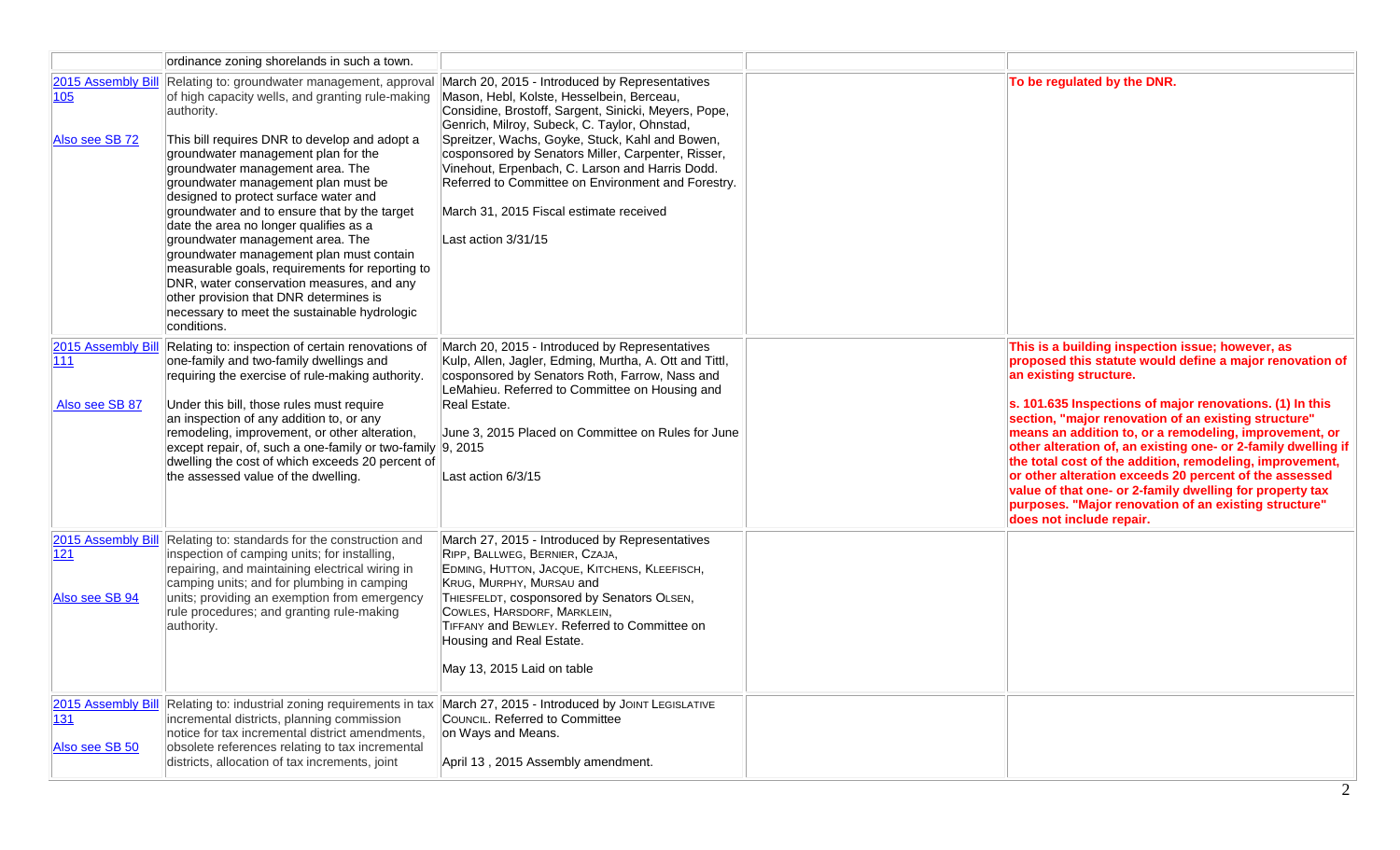|                        | review board review, and calculation of levy<br>limits following dissolution of a tax incremental<br>district.                           | 10/22/2015 - Executive action taken.                                                                                                                                                                                                                                                                                                                                                                                            |  |
|------------------------|------------------------------------------------------------------------------------------------------------------------------------------|---------------------------------------------------------------------------------------------------------------------------------------------------------------------------------------------------------------------------------------------------------------------------------------------------------------------------------------------------------------------------------------------------------------------------------|--|
| 149<br>Also see SB 99  | 2015 Assembly Bill Relating to: county authority relating to<br>exploration for a type of industrial sand.                               | April 8, 2015 - Introduced by Representatives DANOU,<br>BERCEAU, BILLINGS, BOWEN,<br>BROSTOFF, CONSIDINE, GOYKE, HEBL, KOLSTE,<br>OHNSTAD, POPE, SINICKI,<br>SPREITZER, SUBECK, C. TAYLOR, WACHS and ZEPNICK,<br>cosponsored by Senators<br>VINEHOUT, BEWLEY, CARPENTER, ERPENBACH, LASSA,<br>MILLER, RISSER and WIRCH.<br>Referred to Committee on Mining and Rural<br>Development.<br>April 17, 2015 Fiscal estimate received |  |
|                        |                                                                                                                                          | 1/19/2016 - Refused to suspend rules to withdraw<br>from committee on Mining and Rural Development<br>and take up, Ayes 36, Noes 60                                                                                                                                                                                                                                                                                             |  |
| 150<br>Also see SB 100 | 2015 Assembly Bill Relating to: listing frac sand mining as a<br>conditional or prohibited use in certain types of<br>zoning ordinances. | April 8, 2015 - Introduced by Representatives DANOU,<br>BERCEAU, BILLINGS, BOWEN,<br>BROSTOFF, CONSIDINE, GOYKE, HEBL, KOLSTE,<br>OHNSTAD, POPE, SINICKI,<br>SPREITZER, SUBECK, C. TAYLOR, WACHS and ZEPNICK,<br>cosponsored by Senators<br>VINEHOUT, BEWLEY, CARPENTER, ERPENBACH, LASSA,<br>MILLER, RISSER and WIRCH.<br>Referred to Committee on Mining and Rural<br>Development.                                            |  |
|                        |                                                                                                                                          | April 17, 2015 Fiscal estimate received<br>1/19/2016 - Refused to suspend rules to withdraw<br>from committee on Mining and Rural Development<br>and take up, Ayes 36, Noes 60                                                                                                                                                                                                                                                  |  |
| 151<br>Also see SB 101 | 2015 Assembly Bill Relating to: notice requirements for zoning<br>actions related to frac sand mining.                                   | April 8, 2015 - Introduced by Representatives DANOU,<br>BERCEAU, BILLINGS, BOWEN, BROSTOFF, CONSIDINE,<br>GOYKE, HEBL, KOLSTE, OHNSTAD, POPE, SINICKI,<br>SPREITZER, SUBECK, C. TAYLOR, WACHS and ZEPNICK,<br>cosponsored by Senators VINEHOUT, CARPENTER,<br>ERPENBACH, LASSA, MILLER, RISSER and WIRCH.<br>Referred to Committee on Mining and Rural<br>Development.                                                          |  |
|                        |                                                                                                                                          | April 17, 2015 Fiscal estimate received                                                                                                                                                                                                                                                                                                                                                                                         |  |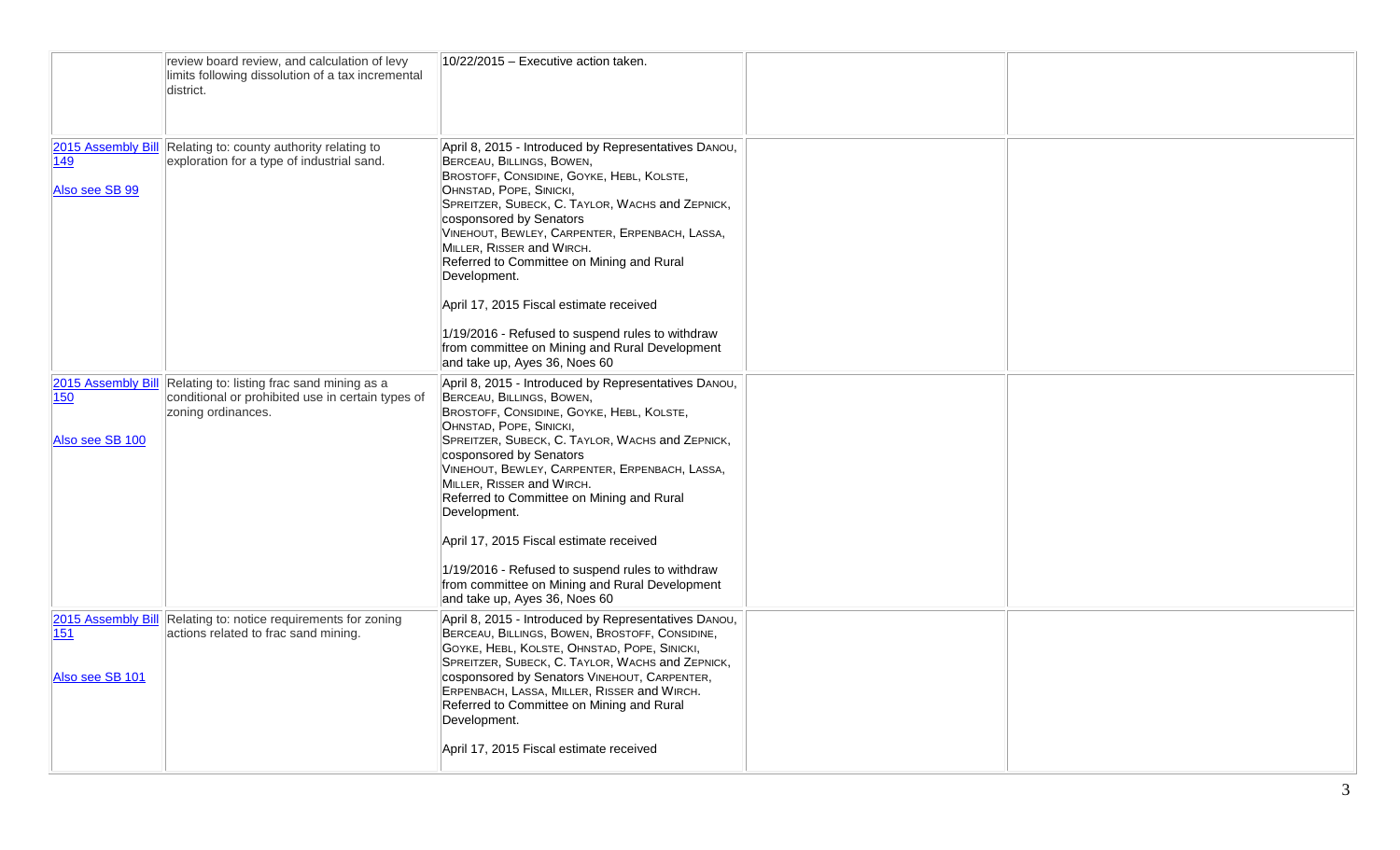|                                                      |                                                                                                                                                                                                                                                                                           | Last action 4/17/15                                                                                                                                                                                                                                                                                                                                                                                                                                                                                                                          |                    |  |
|------------------------------------------------------|-------------------------------------------------------------------------------------------------------------------------------------------------------------------------------------------------------------------------------------------------------------------------------------------|----------------------------------------------------------------------------------------------------------------------------------------------------------------------------------------------------------------------------------------------------------------------------------------------------------------------------------------------------------------------------------------------------------------------------------------------------------------------------------------------------------------------------------------------|--------------------|--|
| 152<br>Also see SB 102                               | 2015 Assembly Bill Relating to: disclosure of contracts for frac sand<br>mining on neighboring properties.                                                                                                                                                                                | April 8, 2015 - Introduced by Representatives DANOU,<br>BERCEAU, BILLINGS, BOWEN, BROSTOFF, CONSIDINE,<br>GOYKE, HEBL, KOLSTE, OHNSTAD, POPE, SINICKI,<br>SPREITZER, SUBECK, C. TAYLOR, WACHS and ZEPNICK,<br>cosponsored by Senators VINEHOUT, CARPENTER,<br>ERPENBACH, LASSA, MILLER, RISSER and WIRCH.<br>Referred to Committee on Mining and Rural<br>Development.<br>April 8, 2015 Referred to Committee on Mining and<br><b>Rural Development</b><br>Last action: 4/8/15                                                               |                    |  |
| 2015 Assembly Bill<br>154<br>Also see SB 104         | Relating to: the authority of a town and of a<br>county to zone shorelands in a town that is<br>located entirely on an island in Lake Superior<br>and authorized to exercise village powers.                                                                                              | April 8, 2015 - Introduced by Representative MEYERS,<br>cosponsored by Senator BEWLEY. Referred to<br>Committee on State Affairs and Government<br>Operations.<br>1/13/2016 - Public hearing held                                                                                                                                                                                                                                                                                                                                            |                    |  |
| 2015 Assembly Bill<br>165<br>Also see SB 113         | Relating to: town zoning ordinances affecting<br>shorelands.                                                                                                                                                                                                                              | April 15, 2015 - Introduced by Representatives<br>JACQUE, SPREITZER, BORN, JARCHOW,<br>KAHL, E. BROOKS, TITTL, LOUDENBECK, RIPP, KOLSTE,<br>BILLINGS, MURPHY, KULP,<br>ROHRKASTE, DOYLE, ALLEN, BERNIER, DANOU,<br>THIESFELDT, NOVAK, KRUG,<br>MURTHA and MACCO, cosponsored by Senators<br>GUDEX, RINGHAND, OLSEN,<br>LASSA, COWLES, VINEHOUT, LASEE, ROTH and WIRCH.<br>Referred to Committee on<br>State Affairs and Government Operations.<br>June 9, 2015 Received from Senate concurred in.<br>2015 Wisconsin Act 41, Published 7/2/15 |                    |  |
| 2015 Assembly Bill<br>523<br>2015 Senate Bill<br>403 | Relating to: replacement of certain<br>nonconforming structures that are destroyed by<br>vandalism or certain natural forces and<br>manufactured home communities that are<br>nonconforming uses.                                                                                         | 11/13/2015 - Introduced by Representatives<br>Kleefisch, Jarchow, T. Larson, Murphy and Schraa;<br>cosponsored by Senator Lasee<br>1/13/16 - Referred to committee on Rules<br>$1/13/16 -$                                                                                                                                                                                                                                                                                                                                                   | <b>No Position</b> |  |
| 2015 Assembly Bill<br>563<br>2015 Senate Bill<br>479 | Relating to: authorizing towns located in<br>populous counties to withdraw from county<br>zoning; requiring certain towns to enact a zoning<br>ordinance and a comprehensive plan; removing<br>plat and certified survey map approval authority<br>from a county if the town in which the | 12/4/2015 - Introduced by Representatives Ripp,<br>Kleefisch, Jagler, Ballweg, Duchow, Hutton, Jacque,<br>Jarchow, T. Larson, Sanfelippo and Thiesfeldt;<br>cosponsored by Senators S. Fitzgerald, Olsen and<br>Nass<br>12/10/2015 - Public hearing held.                                                                                                                                                                                                                                                                                    | <b>Opposed</b>     |  |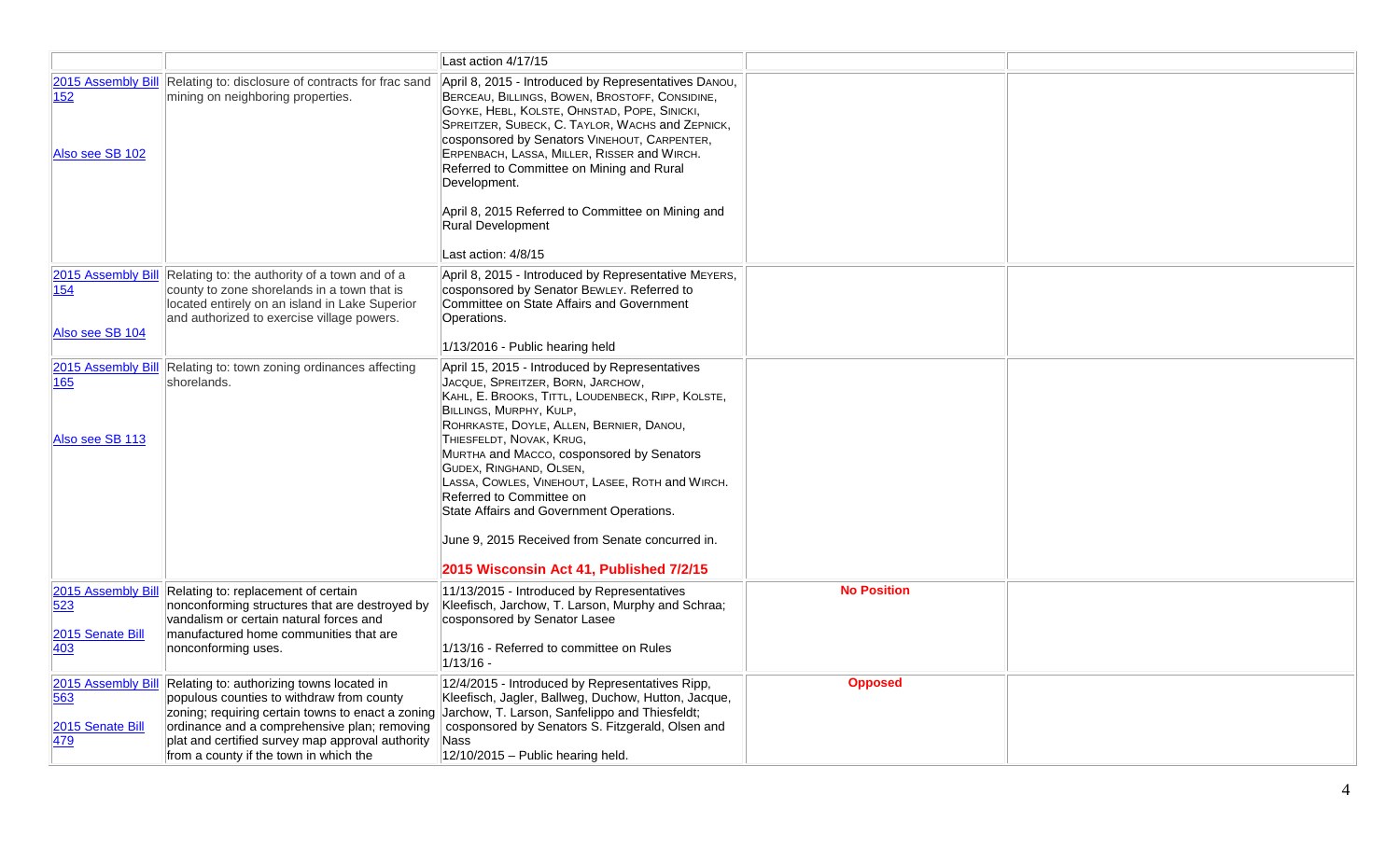|                                                      | subdivision or land is located has withdrawn<br>from county zoning; farmland preservation<br>ordinances of towns that withdraw from county<br>zoning and eligibility in those towns for the<br>farmland preservation tax credit; and prohibiting<br>restrictions on land that is not shoreland or that<br>is not within a floodplain.                                                                                                                                                                                                                                                                                                                                                                                                                    | 1/20/2016 - Assembly Amendment 4 offered by<br>Representative Allen                                                                                                                                                                                                                                                                                                                                                            |                        |  |
|------------------------------------------------------|----------------------------------------------------------------------------------------------------------------------------------------------------------------------------------------------------------------------------------------------------------------------------------------------------------------------------------------------------------------------------------------------------------------------------------------------------------------------------------------------------------------------------------------------------------------------------------------------------------------------------------------------------------------------------------------------------------------------------------------------------------|--------------------------------------------------------------------------------------------------------------------------------------------------------------------------------------------------------------------------------------------------------------------------------------------------------------------------------------------------------------------------------------------------------------------------------|------------------------|--|
| 2015 Assembly Bill<br>568<br>2015 Senate Bill<br>445 | Relating to: terminating a tenancy for criminal<br>activity or drug-related criminal activity;<br>disposition of personal property left in rental<br>property by a trespasser; preexisting sprinkler<br>ordinances that are stricter than the multifamily<br>dwelling code; towing vehicles illegally parked<br>on private property; terminating certain<br>tenancies for breaches other than failure to pay<br>rent; limitations on the <b>authority of political</b><br>subdivisions to regulate rental units, historic<br>properties, and signs; prohibiting local<br>governmental units from imposing real property<br>purchase or residential real property occupancy<br>requirements; creating a criminal penalty; and<br>making an appropriation. | 12/4/2015 - Introduced by Representatives R. Brooks<br>and Allen; cosponsored by Senators Lasee and<br>Stroebel<br>12/10/2015 - Public hearing held<br>1/20/2016 - Assembly Amendment 12 to Assembly<br>Substitute Amendment 1 offered by Representative<br>Genrich.<br>1/21/2016 - Executive action taken.<br>1/27/2016 - Assembly Amendment 13 to Assembly<br>Substitute Amendment 1 offered by Representative<br>R. Brooks. | <b>Opposed</b>         |  |
| 2015 Assembly Bill<br>571<br>2015 Senate Bill<br>458 | Relating to: information required on building<br>permit forms and reporting requirements for<br>municipalities that issue building permits.                                                                                                                                                                                                                                                                                                                                                                                                                                                                                                                                                                                                              | 12/7/2015 - Introduced by Representatives Jagler,<br>Allen, Kahl, Kulp and T. Larson; cosponsored by<br>Senator Olsen<br>12/15/2015 - Public hearing held.<br>1/19/2016 - Assembly Amendment 1 to Assembly<br>Substitute Amendment 1 offered by Representative<br>Jagler<br>1/20/2016 - Executive action taken.<br>1/22/2016 - Referred to committee on Rules.                                                                 | <b>Opposed in Part</b> |  |
| 2015 Assembly Bill<br>582<br>2015 Senate Bill<br>464 | Relating to: government actions affecting rights<br>to real property; the regulation of shoreland<br>zoning; the substitution of hearing examiners in<br>contested cases; and the property tax treatment<br>of unoccupied property.                                                                                                                                                                                                                                                                                                                                                                                                                                                                                                                      | 12/7/2015 - Introduced by Representatives Jarchow,<br>Allen, Craig, Czaja, Knodl, Nygren, Petersen and<br>Tauchen; cosponsored by Senators Lasee, LeMahieu<br>and Nass<br>1/7/2016 - Public hearing held.<br>1/19/2016 - Assembly Substitute Amendment 2<br>offered by Representative Jarchow.<br>1/21/2016 - Executive action taken.<br>1/26/2016- Report passage as amended                                                  | <b>Neutral</b>         |  |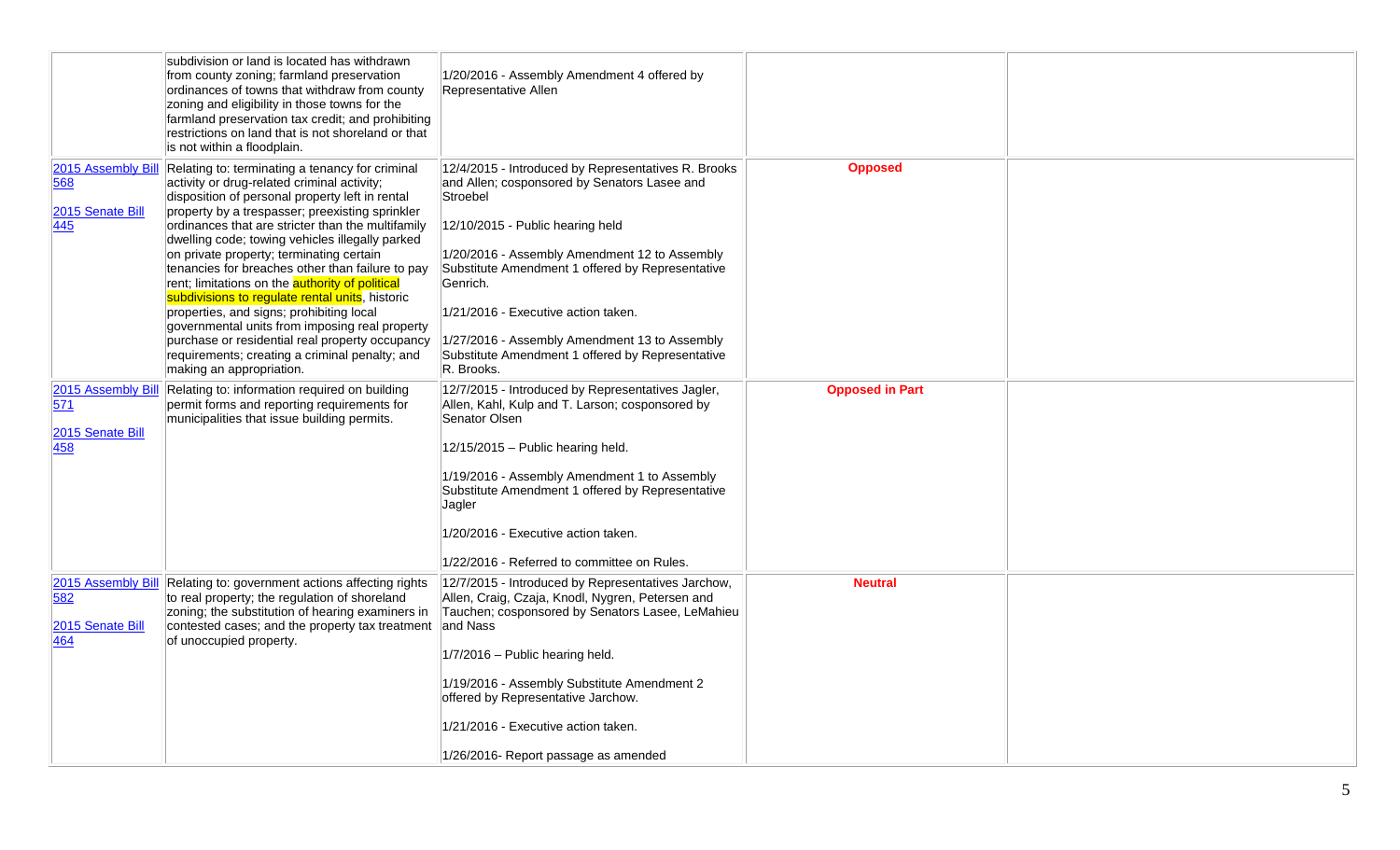|                                             |                                                                                                                                            | recommended by Committee on Housing and Real<br>Estate, Ayes 5, Noes 2<br>1/26/2016 - Referred to committee on Rules.                                                                                                                                                                                                                                                                                                                                                                                             |                |  |
|---------------------------------------------|--------------------------------------------------------------------------------------------------------------------------------------------|-------------------------------------------------------------------------------------------------------------------------------------------------------------------------------------------------------------------------------------------------------------------------------------------------------------------------------------------------------------------------------------------------------------------------------------------------------------------------------------------------------------------|----------------|--|
| 600<br>2015 Senate Bill<br>459              | 2015 Assembly Bill Relating to: the regulation of navigable waters<br>and wetlands.                                                        | 12/10/2015 - Introduced by Representatives Jarchow,<br>Allen, Craig, Czaja, Hutton, Knodl, Nygren, Petersen<br>and Tittl; cosponsored by Senators Lasee, LeMahieu,<br>Nass, Stroebel and Kapenga<br>1/5/2016 - Public hearing held.<br>1/22/2016 - Assembly Substitute Amendment 1<br>offered by Representative Jarchow<br>1/29/2016 - Assembly Substitute Amendment 2<br>offered by Representative Jarchow                                                                                                       | <b>Neutral</b> |  |
| 603<br>2015 Senate Bill<br>$\overline{477}$ | 2015 Assembly Bill Relating to: restrictions in a county shoreland<br>zoning ordinance on activities within the<br>shoreland setback area. | 12/16/2015 Asm. Introduced by Representatives<br>Jarchow, Duchow, Ballweg, R. Brooks, Czaja, Hutton,<br>Knodl and A. Ott; cosponsored by Senators LeMahieu<br>and Kapenga<br>1/6/2016 - Public hearing held.<br>1/19/2016 - Assembly Amendment 2 offered by<br>Representative Jarchow.<br>1/20/2016 - Executive action taken.<br>1/22/2016 - Referred to committee on Rules.<br>1/22/2016 - Report passage as amended<br>recommended by Committee on Natural Resources<br>and Sporting Heritage, Ayes 10, Noes 5. | <b>Neutral</b> |  |
|                                             |                                                                                                                                            |                                                                                                                                                                                                                                                                                                                                                                                                                                                                                                                   |                |  |
|                                             |                                                                                                                                            |                                                                                                                                                                                                                                                                                                                                                                                                                                                                                                                   |                |  |
|                                             |                                                                                                                                            |                                                                                                                                                                                                                                                                                                                                                                                                                                                                                                                   |                |  |

## **Senate Bills**

| Proposa<br><b>Description</b> | urrent Status: | 1010<br>∴ Po<br>Position<br>wuu | Positior<br>Explanation |
|-------------------------------|----------------|---------------------------------|-------------------------|
|-------------------------------|----------------|---------------------------------|-------------------------|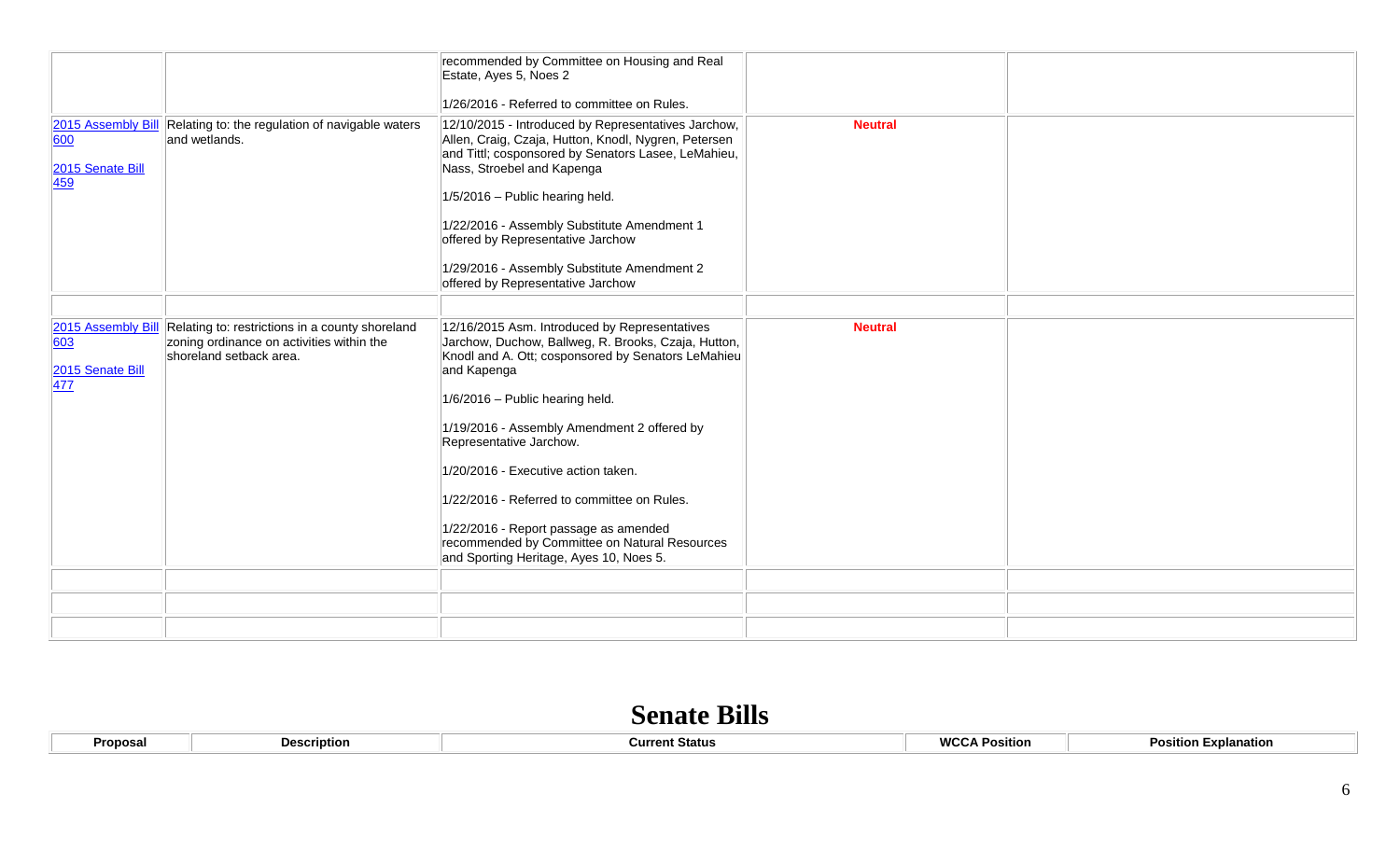| 2015 SENATE BILL 21<br>Also see AB 21  | Relating to state finances and<br>appropriations, constituting the executive<br>budget act of the 2015 legislature.                                                                                                                                                                                                                                                                                                                                                                                                                                                                                                                                                          | February 3, 2015 - Introduced by Joint Committee on Finance, by request of<br>Governor Scott Walker. Referred to Joint Committee on Finance.<br>ACT 55 - Signed into law by Governor Walker on July 12, 2015,<br>effective July 14, 2015.                                                                                                                                                                                                                                                            | <b>OPPOSED</b> | The WCCA is opposed to the elimination of the<br><b>Wisconsin Fund Grant Program.</b><br>SECTION 3482 of the proposed budget would<br>repeal s. 145.245 of Wis. Stats. if passed.<br>Does the WCCA want to take a stance on<br>moving the POWTS program from DSPS to the<br><b>DNR??</b><br><b>WCCA strongly opposed to the shoreland</b><br>zoning standards. |
|----------------------------------------|------------------------------------------------------------------------------------------------------------------------------------------------------------------------------------------------------------------------------------------------------------------------------------------------------------------------------------------------------------------------------------------------------------------------------------------------------------------------------------------------------------------------------------------------------------------------------------------------------------------------------------------------------------------------------|------------------------------------------------------------------------------------------------------------------------------------------------------------------------------------------------------------------------------------------------------------------------------------------------------------------------------------------------------------------------------------------------------------------------------------------------------------------------------------------------------|----------------|----------------------------------------------------------------------------------------------------------------------------------------------------------------------------------------------------------------------------------------------------------------------------------------------------------------------------------------------------------------|
| 2015 SENATE BILL 23<br>Also see AB 25  | Relating to regulating air pollution<br>from residential and commercial wood<br>heaters.                                                                                                                                                                                                                                                                                                                                                                                                                                                                                                                                                                                     | February 5, 2015 - Introduced by<br>Senators LASEE, LAZICH, NASS, ROTH and TIFFANY, cosponsored by<br>Representatives CRAIG, CZAJA, BORN, BRANDTJEN, E. BROOKS,<br>HUTTON, JACQUE, JARCHOW, KLEEFISCH, KNODL, KNUDSON, KOOYENGA, KREMER,<br>KRUG, KULP, T. LARSON, MURSAU, A. OTT, SANFELIPPO, SWEARINGEN, THIESFELDT<br>and TITTL. Referred to Committee on Natural Resources and Energy.<br>1/14/2016 - Report passage recommended by Committee on Natural Resources<br>and Energy, Ayes 3, Noes 2 |                | Regulated by the EPA, DNR and local Health<br><b>Departments.</b>                                                                                                                                                                                                                                                                                              |
| 2015 SENATE BILL 25<br>Also see AB 54  | Relating to the authority of a<br>county to zone shorelands in a town that is<br>located entirely on an island and authorized<br>to exercise village powers.<br>Under current law, a county must enact a<br>shoreland zoning ordinance for all<br>shorelands in its unincorporated area.<br>Current law defines a shoreland to be an<br>area within a certain distance from the edge<br>of a navigable water. Under this bill, a<br>county may not enact an ordinance zoning<br>shorelands in a town that is located entirely<br>on an island and authorized to exercise<br>village powers and may not enforce an<br>existing ordinance zoning shorelands in<br>such a town. | February 6, 2015 - Introduced by Senator BEWLEY, cosponsored by<br>Representative<br>MEYERS on February 6, 2015. Referred to Committee on Natural Resources and<br>Energy.<br>Last action: 2/6/15                                                                                                                                                                                                                                                                                                    |                |                                                                                                                                                                                                                                                                                                                                                                |
| 2015 SENATE BILL 50<br>Also see AB 131 | Relating to: industrial zoning requirements<br>in tax incremental districts, planning<br>commission notice for tax incremental<br>district amendments, obsolete references<br>relating to tax incremental districts,<br>allocation of tax increments, joint review<br>board review, and calculation of levy limits<br>following dissolution of a tax incremental                                                                                                                                                                                                                                                                                                             | February 27, 2015 - Introduced by Joint Legislative Council. Referred to<br>Committee on Economic Development and Commerce.<br>May 6, 2015 Senate 33-0<br>1/28/2016 - Read first time and referred to committee on Rules                                                                                                                                                                                                                                                                             |                |                                                                                                                                                                                                                                                                                                                                                                |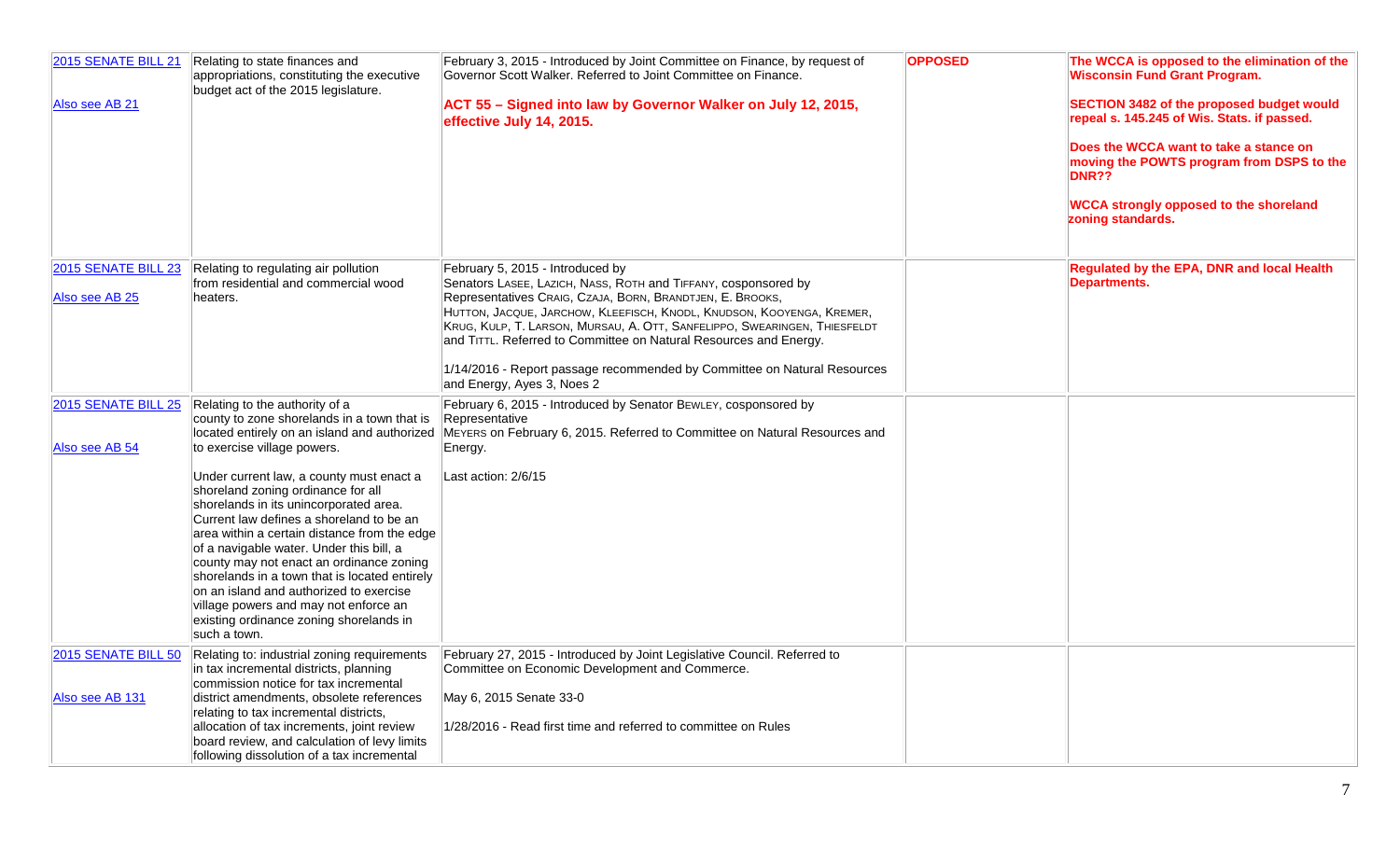|                                        | district.                                                                                                                                                                                                                                                                                                                                                                                                                                                                                                                                                                                                                                                                                   |                                                                                                                                                                                                                                                                                                                                                                               |  |
|----------------------------------------|---------------------------------------------------------------------------------------------------------------------------------------------------------------------------------------------------------------------------------------------------------------------------------------------------------------------------------------------------------------------------------------------------------------------------------------------------------------------------------------------------------------------------------------------------------------------------------------------------------------------------------------------------------------------------------------------|-------------------------------------------------------------------------------------------------------------------------------------------------------------------------------------------------------------------------------------------------------------------------------------------------------------------------------------------------------------------------------|--|
| 2015 SENATE BILL 72                    | Relating to groundwater management,                                                                                                                                                                                                                                                                                                                                                                                                                                                                                                                                                                                                                                                         | March 10, 2015 - Introduced by Senators Miller, Carpenter, Risser, Vinehout,                                                                                                                                                                                                                                                                                                  |  |
| Also see AB 105                        | approval of high capacity wells, and<br>granting rule-making authority.<br>This bill requires DNR to develop and adopt<br>a groundwater management plan for the<br>groundwater management area. The<br>groundwater management plan must be<br>designed to protect surface water and<br>groundwater and to ensure that by the<br>target date the area no longer qualifies as a Last action: 3/27/15<br>groundwater management area. The<br>groundwater management plan must<br>contain measurable goals, requirements for<br>reporting to DNR, water conservation<br>measures, and any other provision that<br>DNR determines is necessary to meet the<br>sustainable hydrologic conditions. | Erpenbach, C. Larson and Harris Dodd, cosponsored by Representatives<br>Mason, Hebl, Kolste, Hesselbein, Berceau, Considine, Brostoff, Sargent,<br>Sinicki, Meyers, Pope, Genrich, Milroy, Subeck, C. Taylor, Ohnstad,<br>Spreitzer, Wachs, Goyke, Stuck, Kahl and Bowen. Referred to Committee on<br>Natural Resources and Energy<br>March 27, 2015 Fiscal estimate received |  |
| 2015 SENATE BILL 87                    | Relating to: inspection of certain                                                                                                                                                                                                                                                                                                                                                                                                                                                                                                                                                                                                                                                          | March 27, 2015 - Introduced by Senators ROTH, FARROW, NASS and LEMAHIEU,                                                                                                                                                                                                                                                                                                      |  |
|                                        | renovations of one-family and two-family<br>dwellings and requiring the exercise of rule-                                                                                                                                                                                                                                                                                                                                                                                                                                                                                                                                                                                                   | cosponsored by Representatives KULP, ALLEN, JAGLER, EDMING, MURTHA, A.                                                                                                                                                                                                                                                                                                        |  |
| Also see AB 111                        | making authority.                                                                                                                                                                                                                                                                                                                                                                                                                                                                                                                                                                                                                                                                           | OTT and TITTL. Referred to Committee on Insurance, Housing, and Trade.                                                                                                                                                                                                                                                                                                        |  |
|                                        |                                                                                                                                                                                                                                                                                                                                                                                                                                                                                                                                                                                                                                                                                             | May 13, 2015 Public hearing held                                                                                                                                                                                                                                                                                                                                              |  |
|                                        |                                                                                                                                                                                                                                                                                                                                                                                                                                                                                                                                                                                                                                                                                             | 7/2/15 Report passage as amended recommended by Committee on Insurance,<br>Housing, and Trade, Ayes 5, Noes 0                                                                                                                                                                                                                                                                 |  |
|                                        |                                                                                                                                                                                                                                                                                                                                                                                                                                                                                                                                                                                                                                                                                             | 12/22/2015 - Read first time and referred to committee on Rules                                                                                                                                                                                                                                                                                                               |  |
| 2015 SENATE BILL 94<br>Also see AB 121 | Relating to: standards for the construction<br>and inspection of camping units; for<br>installing, repairing, and maintaining<br>electrical wiring in camping units; and for                                                                                                                                                                                                                                                                                                                                                                                                                                                                                                                | March 27, 2015 - Introduced by Senators OLSEN, COWLES, HARSDORF, MARKLEIN,<br>TIFFANY and BEWLEY, cosponsored by Representatives RIPP, BALLWEG, BERNIER,<br>CZAJA, EDMING, HUTTON, JACQUE, KITCHENS, KLEEFISCH, KRUG, MURPHY,<br>MURSAU and THIESFELDT. Referred to Committee on Labor and Government                                                                         |  |
|                                        | plumbing in camping units; providing an                                                                                                                                                                                                                                                                                                                                                                                                                                                                                                                                                                                                                                                     | Reform.                                                                                                                                                                                                                                                                                                                                                                       |  |
|                                        | exemption from emergency rule<br>procedures; and granting rule-making<br>authority                                                                                                                                                                                                                                                                                                                                                                                                                                                                                                                                                                                                          | May 1, 2015 Committee on Labor and Government Reform 5-0                                                                                                                                                                                                                                                                                                                      |  |
|                                        |                                                                                                                                                                                                                                                                                                                                                                                                                                                                                                                                                                                                                                                                                             | ACT 49, signed into law on 7/2/15                                                                                                                                                                                                                                                                                                                                             |  |
| 2015 SENATE BILL 98                    | Relating to: disclosure of contracts for frac                                                                                                                                                                                                                                                                                                                                                                                                                                                                                                                                                                                                                                               | March 27, 2015 - Introduced by Senators VINEHOUT, CARPENTER, ERPENBACH,                                                                                                                                                                                                                                                                                                       |  |
| Also see AB 152                        | sand mining on neighboring properties.                                                                                                                                                                                                                                                                                                                                                                                                                                                                                                                                                                                                                                                      | LASSA.<br>MILLER, RISSER and WIRCH, cosponsored by Representatives DANOU, BERCEAU,                                                                                                                                                                                                                                                                                            |  |
|                                        |                                                                                                                                                                                                                                                                                                                                                                                                                                                                                                                                                                                                                                                                                             | BILLINGS, BOWEN, BROSTOFF, CONSIDINE, GOYKE, HEBL, KOLSTE, OHNSTAD, POPE,                                                                                                                                                                                                                                                                                                     |  |
|                                        |                                                                                                                                                                                                                                                                                                                                                                                                                                                                                                                                                                                                                                                                                             | SINICKI, SPREITZER, SUBECK, C. TAYLOR, WACHS and ZEPNICK. Referred to<br>Committee on Sporting Heritage, Mining, and Forestry.                                                                                                                                                                                                                                                |  |
|                                        |                                                                                                                                                                                                                                                                                                                                                                                                                                                                                                                                                                                                                                                                                             |                                                                                                                                                                                                                                                                                                                                                                               |  |
|                                        |                                                                                                                                                                                                                                                                                                                                                                                                                                                                                                                                                                                                                                                                                             | April 15, 2015 Fiscal estimate received                                                                                                                                                                                                                                                                                                                                       |  |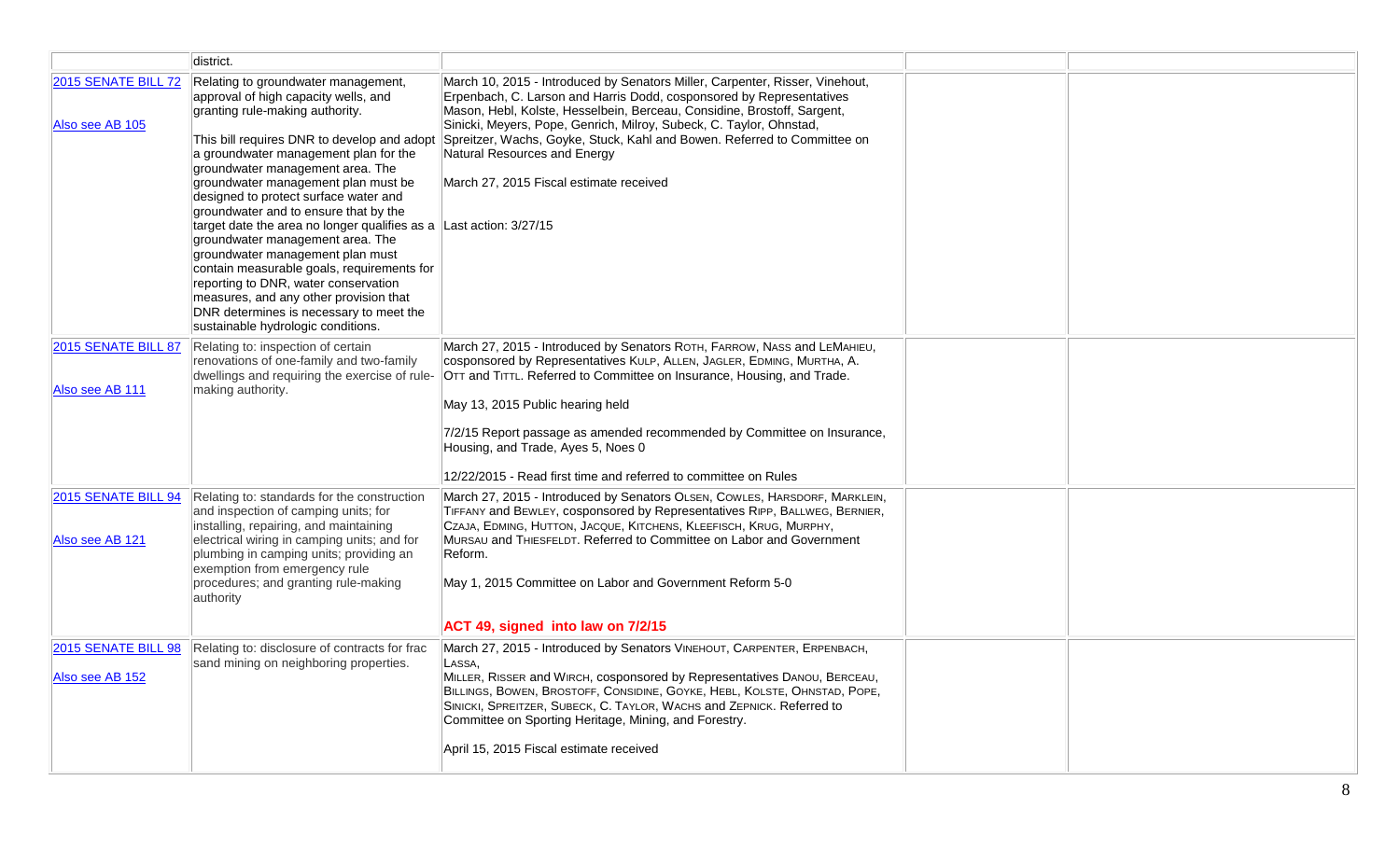|                                                     |                                                                                                                                                                                                 | Last Action 3/27/15                                                                                                                                                                                                                                                                                                                                                                                                                                                                                                               |                    |  |
|-----------------------------------------------------|-------------------------------------------------------------------------------------------------------------------------------------------------------------------------------------------------|-----------------------------------------------------------------------------------------------------------------------------------------------------------------------------------------------------------------------------------------------------------------------------------------------------------------------------------------------------------------------------------------------------------------------------------------------------------------------------------------------------------------------------------|--------------------|--|
| 2015 SENATE BILL 99<br>Also see AB 149              | Relating to: county authority relating to<br>exploration for a type of industrial sand.                                                                                                         | March 27, 2015 - Introduced by Senators VINEHOUT, BEWLEY, CARPENTER,<br>ERPENBACH, LASSA, MILLER, RISSER and WIRCH, cosponsored by<br>Representatives DANOU, BERCEAU, BILLINGS, BOWEN, BROSTOFF, CONSIDINE,<br>GOYKE, HEBL, KOLSTE, OHNSTAD, POPE, SINICKI, SPREITZER, SUBECK, C. TAYLOR,<br>WACHS and ZEPNICK. Referred to Committee on Sporting Heritage, Mining,<br>and Forestry.<br>April 15, 2015 Fiscal estimate received<br>Last Action 4/15/15                                                                            |                    |  |
| <b>2015 SENATE BILL</b><br>100<br>Also see AB 150   | Relating to: listing frac sand mining as a<br>conditional or prohibited use in certain types<br>of zoning ordinances.                                                                           | March 27, 2015 - Introduced by Senators VINEHOUT, BEWLEY, CARPENTER,<br>ERPENBACH, LASSA, MILLER, RISSER and WIRCH, cosponsored by<br>Representatives DANOU, BERCEAU, BILLINGS, BOWEN, BROSTOFF, CONSIDINE,<br>GOYKE, HEBL, KOLSTE, OHNSTAD, POPE, SINICKI, SPREITZER, SUBECK, C. TAYLOR,<br>WACHS and ZEPNICK. Referred to Committee on Sporting Heritage, Mining,<br>and Forestry.<br>April 15, 2015 Fiscal estimate received                                                                                                   |                    |  |
| <b>2015 SENATE BILL</b><br>101<br>Also see AB 151   | Relating to: notice requirements for zoning<br>actions related to frac sand mining.                                                                                                             | March 27, 2015 - Introduced by Senators VINEHOUT, CARPENTER, ERPENBACH,<br>LASSA.<br>MILLER, RISSER and WIRCH, cosponsored by Representatives DANOU, BERCEAU,<br>BILLINGS, BOWEN, BROSTOFF, CONSIDINE, GOYKE, HEBL, KOLSTE, OHNSTAD, POPE,<br>SINICKI, SPREITZER, SUBECK, C. TAYLOR, WACHS and ZEPNICK. Referred to<br>Committee on Sporting Heritage, Mining, and Forestry.<br>April 15, 2015 Fiscal estimate received.                                                                                                          |                    |  |
| <b>2015 SENATE BILL</b><br> 104 <br>Also see AB 154 | Relating to: the authority of a town and of a<br>county to zone shorelands in a town that is<br>located entirely on an island in Lake<br>Superior and authorized to exercise village<br>powers. | March 27, 2015 - Introduced by Senator BEWLEY, cosponsored by Representative<br>MEYERS. Referred to Committee on Elections and Local Government.<br>June 5, 2015 Committee on Elections and Local Government 5-0<br>1/19/2016 - Received from Assembly concurred in                                                                                                                                                                                                                                                               |                    |  |
| 2015 SENATE BILL<br>113<br>Also see AB 165          | Relating to: town zoning ordinances<br>affecting shorelands.                                                                                                                                    | April 8, 2015 - Introduced by Senators GUDEX, RINGHAND, OLSEN, LASSA, COWLES,<br>VINEHOUT, LASEE, ROTH and WIRCH, cosponsored by Representatives JACQUE,<br>SPREITZER, BORN, JARCHOW, KAHL, E. BROOKS, TITTL, LOUDENBECK, RIPP,<br>KOLSTE, BILLINGS, MURPHY, KULP, ROHRKASTE, DOYLE, ALLEN, BERNIER, DANOU,<br>THIESFELDT, NOVAK, KRUG, MURTHA and MACCO. Referred to Committee on<br>Elections and Local Government.<br>June 5, 2015 Committee on Elections and Local Government, 5-0<br>2015 Wisconsin Act 41, Published 7/2/15 |                    |  |
| 2015 Senate Bill 403<br>2015 Assembly Bill 523      | Relating to: replacement of certain<br>nonconforming structures that are<br>destroyed by vandalism or certain natural<br>forces and manufactured home                                           | 12/3/2015 - Introduced by Senator Lasee; cosponsored by Representatives<br>Kleefisch, Jarchow, T. Larson, Murphy and Schraa<br>$1/5/2016$ - Public hearing held.                                                                                                                                                                                                                                                                                                                                                                  | <b>No Position</b> |  |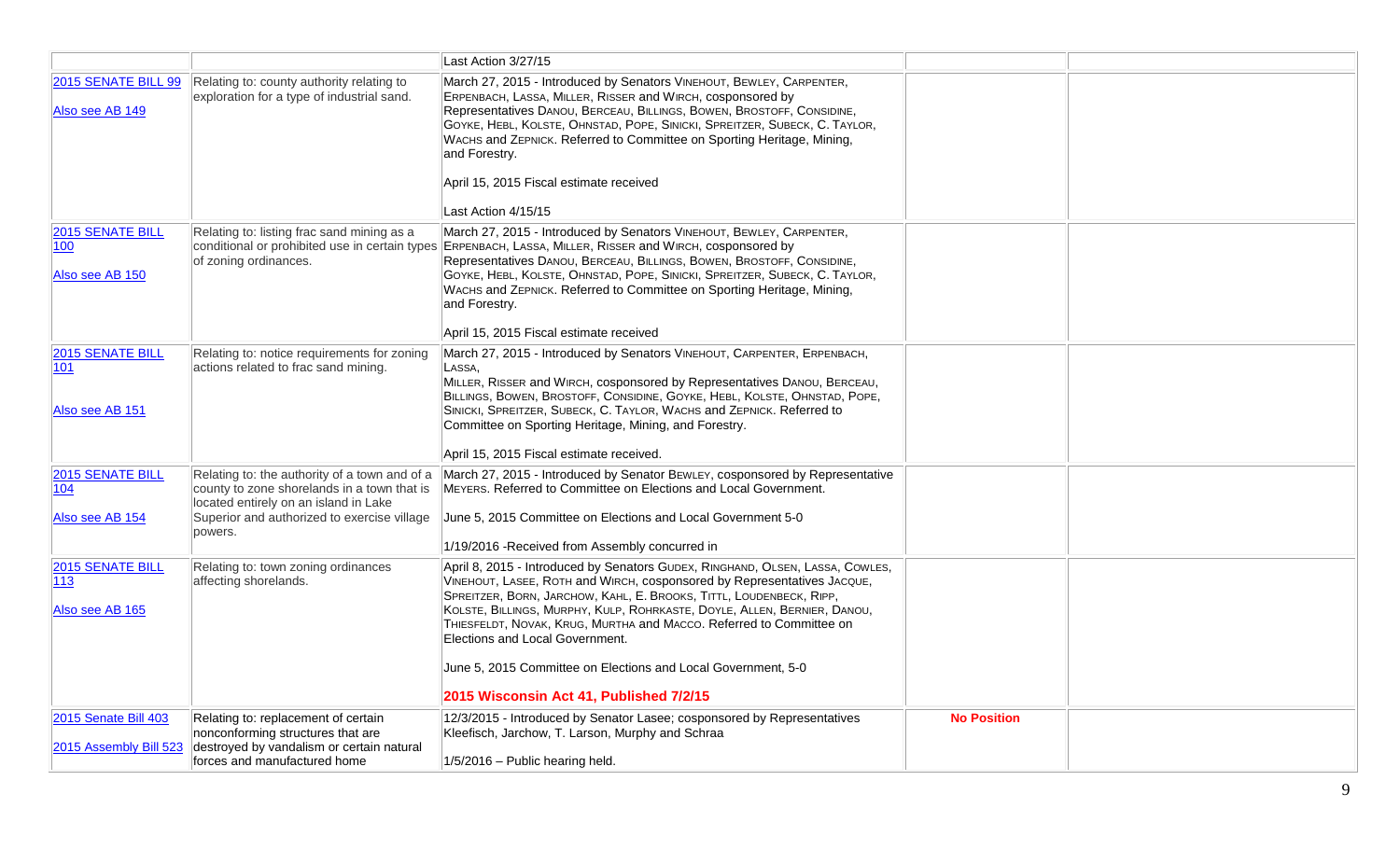|                                                   | communities that are nonconforming uses.                                                                                                                                          | 1/22/2016 - Insurance, Housing, and Trade Scheduled an Executive Session                                                                                                                                                                                                                                                                                |                        |  |
|---------------------------------------------------|-----------------------------------------------------------------------------------------------------------------------------------------------------------------------------------|---------------------------------------------------------------------------------------------------------------------------------------------------------------------------------------------------------------------------------------------------------------------------------------------------------------------------------------------------------|------------------------|--|
| 2015 Senate Bill 446<br>2015 Assembly Bill 583    | Relating to: lodging establishments and<br>restricting a local government's ability to<br>prohibit or restrict a person from renting out<br>of the person's residential dwelling. | 12/10/2015- Introduced by Senator Lasee; cosponsored by Representatives Allen,<br>Craig, Jarchow, Kulp, Murphy, Rohrkaste and R. Brooks<br>$12/17/2015$ - Public hearing held.<br>1/13/2016 – Fiscal estimate received.                                                                                                                                 |                        |  |
| $ 2015$ Senate Bill 458<br>2015 Assembly Bill 571 | RELATING TO: INFORMATION REQUIRED ON<br>BUILDING PERMIT FORMS AND REPORTING<br>REQUIREMENTS FOR MUNICIPALITIES THAT ISSUE<br><b>BUILDING PERMITS.</b>                             | 12/18/2015 - Introduced by Senator Olsen; cosponsored by Representatives<br>Jagler, Allen, Kahl, Kulp and T. Larson<br>$1/14/2016$ – Public hearing held.<br>1/19/2016 - Senate Amendment 1 to Senate Substitute Amendment 1 offered by<br>Senator Olsen                                                                                                | <b>Opposed in Part</b> |  |
| $ 2015$ Senate Bill 493<br>2015 Assembly Bill 640 | Relating to: regulation of aquaculture and<br>lfish farms.                                                                                                                        | 1/4/2016 Sen. Introduced by Senators Tiffany and Gudex; cosponsored by<br>Representatives Czaja, Horlacher, Murphy, Jarchow, T. Larson and Brandtjen<br>$1/5/2016$ – Public hearing held.<br>1/14/2016 - Report passage recommended by Committee on Sporting Heritage,<br>Mining, and Forestry, Ayes 3, Noes 2<br>1/28/2016 - Fiscal estimate received. | <b>No Position</b>     |  |

## **Assembly/Senate Joint Resolutions**

| Proposal | <b>Description</b> | <b>Current Status</b> | <b>WCCA Position</b> | <b>Position Explanation</b> |
|----------|--------------------|-----------------------|----------------------|-----------------------------|
|          |                    |                       |                      |                             |
|          |                    |                       |                      |                             |

## **Recent Court Decisions**

| Appeal #                                                                        | <b>Issue</b>                                                                                                                                                                                                                                                                                                                                                                                                                                                                                                                                                                                                                                                                             | Date / Court                                                                                                                                                                                                                       |
|---------------------------------------------------------------------------------|------------------------------------------------------------------------------------------------------------------------------------------------------------------------------------------------------------------------------------------------------------------------------------------------------------------------------------------------------------------------------------------------------------------------------------------------------------------------------------------------------------------------------------------------------------------------------------------------------------------------------------------------------------------------------------------|------------------------------------------------------------------------------------------------------------------------------------------------------------------------------------------------------------------------------------|
| Heef Realty and<br>Investments, LLP v.<br>City of Cedarburg<br>Board of Appeals | <b>Requiation of Short-term rentals</b><br>In Heef Realty and Investments, LLP v. City of Cedarburg Board of Appeals, the Wisconsin Court of Appeals addressed the question of whether<br>short---term rental is a permitted use for property in a single---family residential district under the City of Cedarburg's zoning ordinance. The owners of<br>two homes initiated the lawsuit after the City's Board of Appeals decided that the City's zoning ordinance did not permit the short---term rental of homes in<br>a single---family district. The circuit court disagreed with the Board's interpretation of the City's zoning ordinance and reversed the decision of the Board. | The Court of Appeals noted that the<br>language of the City's ordinance is<br>about the use of property, not the<br>duration of that use. The Court stated<br>this case was about whether a zoning<br>board can arbitrarily impose |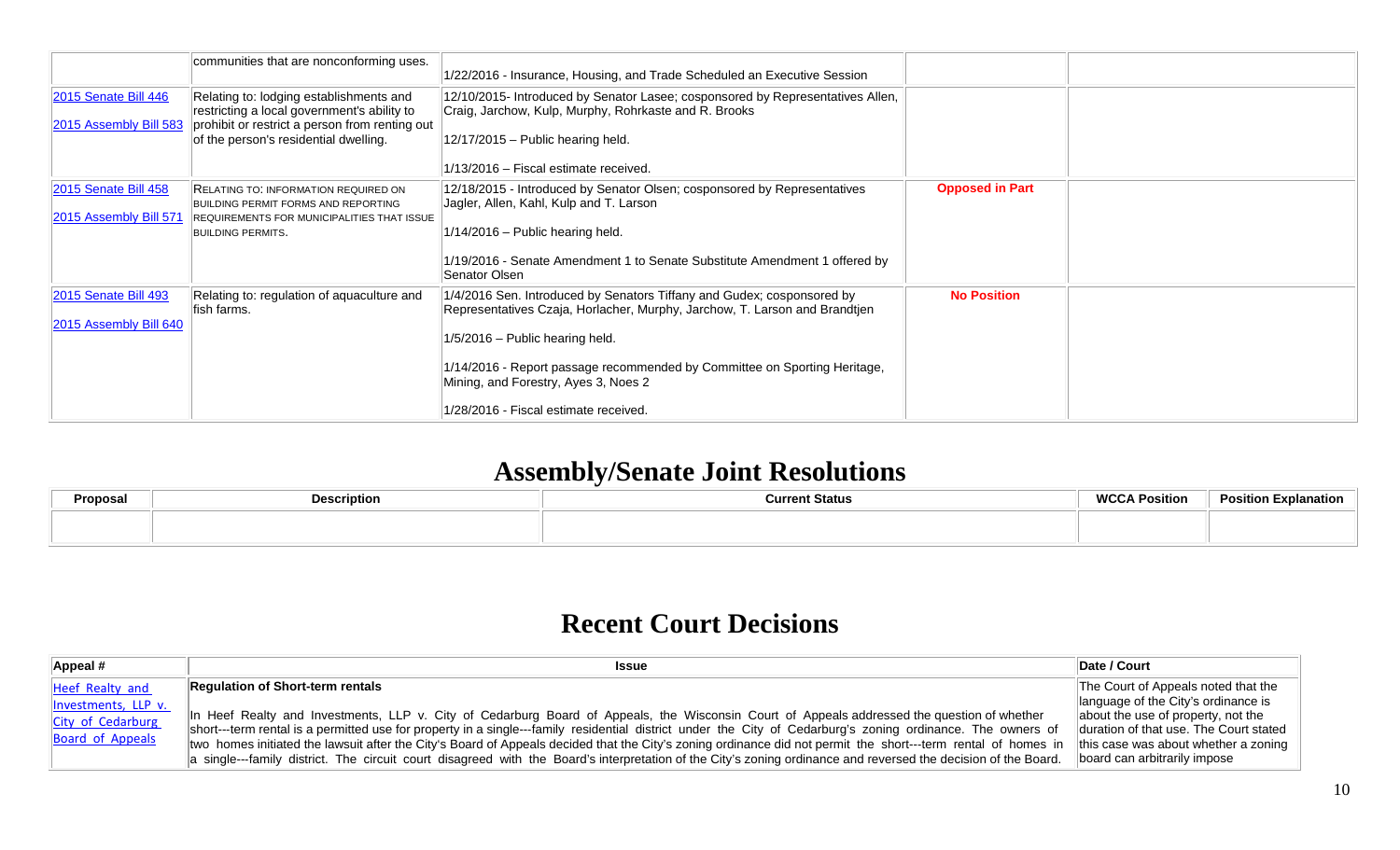|                                                                                                                                                                       | The Court of Appeals affirmed the order of the circuit court.<br>In their argument before the Court, the homeowners pointed out that the City's zoning ordinance allowed long---term rentals and that there was no<br>definition of the minimum time period allowed. The city's building inspector also testified that second homes and vacation homes are permitted uses within<br>residential zones. The City's zoning ordinance listed "single---family dwellings" as a permitted use in the single---family residential district. The ordinance<br>defined "dwelling" as "[a]ny building or portion thereof designed or used exclusively as a residence and having cooking facilities, but not including boarding or<br>lodging houses, motels, hotels, tents, cabins, or mobile homes."                                                                                                                                                                                                                                                                                                                                                                                                                                                                                                                                                                                                                                                                                                                                                                                                                                                                                                                 | time/occupancy restrictions in a<br>residential zone where there are<br>none adopted by the City. Here the<br>Court found the Board lacked that<br>authority given that the concept of<br>"residential" did not distinguish<br>between short---term and long---term<br>occupancy. According to the Court, "[i]f<br>the City is going to draw a line<br>requiring a certain time period of<br>occupancy in order for property to<br>be considered a dwelling or<br>residence, then it needs to do so by<br>enacting clear and unambiguous law."<br>The case is recommended for<br>publication in the official reports. |
|-----------------------------------------------------------------------------------------------------------------------------------------------------------------------|--------------------------------------------------------------------------------------------------------------------------------------------------------------------------------------------------------------------------------------------------------------------------------------------------------------------------------------------------------------------------------------------------------------------------------------------------------------------------------------------------------------------------------------------------------------------------------------------------------------------------------------------------------------------------------------------------------------------------------------------------------------------------------------------------------------------------------------------------------------------------------------------------------------------------------------------------------------------------------------------------------------------------------------------------------------------------------------------------------------------------------------------------------------------------------------------------------------------------------------------------------------------------------------------------------------------------------------------------------------------------------------------------------------------------------------------------------------------------------------------------------------------------------------------------------------------------------------------------------------------------------------------------------------------------------------------------------------|-----------------------------------------------------------------------------------------------------------------------------------------------------------------------------------------------------------------------------------------------------------------------------------------------------------------------------------------------------------------------------------------------------------------------------------------------------------------------------------------------------------------------------------------------------------------------------------------------------------------------|
| <b>Oneida Seven</b>                                                                                                                                                   | Decision to Rescind Conditional Use Permit Not Based on Substantial Evidence                                                                                                                                                                                                                                                                                                                                                                                                                                                                                                                                                                                                                                                                                                                                                                                                                                                                                                                                                                                                                                                                                                                                                                                                                                                                                                                                                                                                                                                                                                                                                                                                                                 |                                                                                                                                                                                                                                                                                                                                                                                                                                                                                                                                                                                                                       |
| Generations<br><b>Corporation and Green</b><br><b>Bay Renewable</b><br>Energy, LLC, v. City of<br><b>Green Bay</b><br>Muellenberg v. State of<br><b>Wisconsin DOT</b> | 2015 WI 50, involved a challenge to the City of<br>Green Bay Common Council's decision to rescind a conditional use permit (CUP) issued to Oneida Seven Generations for a proposed waste to energy facility.<br>The Common Council initially voted to grant the permit but citizens concerned about the environmental impact of the facility subsequently convinced the<br>Common Council to rescind the CUP on the grounds that Oneida Seven Generations misrepresented the environmental impact of the facility. Following a<br>review of the record, the Wisconsin Supreme Court concluded that the City's decision to rescind the CUP was not based on substantial evidence. The Court's<br>decision affirmed a similar conclusion by the Wisconsin Court of Appeals reversing the City's decision to rescind the CUP.<br><b>Court Had Discretionary Authority to Modify Easement</b><br>The Muellenbergs live north of Hudson and have an easement over adjacent parcels that provides access to the St. Croix River. They accessed the easement<br>from Highway 35 by using a neighboring driveway. The owners of the neighboring property had given them permission to use the driveway. As part of the new<br>Stillwater Bridge project, the Wisconsin Department of Transportation (DOT) planned to remove the driveway and create a new trail to allow access to the<br>easement. The Muellenbergs brought this lawsuit to stop the DOT from changing the access to the easement. The circuit court found that the new trail was<br>comparable to the original access to the easement. The circuit court then determined it had discretionary authority to modify the original easement to include | This case was recommended for<br>Publication in the official reports.                                                                                                                                                                                                                                                                                                                                                                                                                                                                                                                                                 |
|                                                                                                                                                                       | the new trail. The Muellenbergs<br>then filed this appeal arguing the circuit court did not have the authority to modify the original easement. After reviewing applicable law, the Court of Appeals<br>agreed that the circuit court had the authority to modify the easement on the ground that the fulfillment of its original purpose was no longer possible. The Court<br>of Appeals also concluded that the circuit court had not erroneously exercised its discretion in modifying the easement.                                                                                                                                                                                                                                                                                                                                                                                                                                                                                                                                                                                                                                                                                                                                                                                                                                                                                                                                                                                                                                                                                                                                                                                                      |                                                                                                                                                                                                                                                                                                                                                                                                                                                                                                                                                                                                                       |
| Vilas County v. Accola                                                                                                                                                | Short term rentals<br>The Court of Appeals provided an interesting(?) example of what it means by "clear and unambiguous law" in the case Vilas County v. Accola. The Accola's<br>purchased a single family detached home on a lake in the Town of Presque Isle. Shortly after they purchased the property, the Accolas began advertising it for<br>rent on the internet for stays as short as two nights. The Town has                                                                                                                                                                                                                                                                                                                                                                                                                                                                                                                                                                                                                                                                                                                                                                                                                                                                                                                                                                                                                                                                                                                                                                                                                                                                                      | The case is not recommended for<br>publication in the official reports.                                                                                                                                                                                                                                                                                                                                                                                                                                                                                                                                               |
|                                                                                                                                                                       | adopted County Zoning and the home is on a parcel zoned R-1 under the Vilas County Zoning Ordinance. The County later notified the Accolas that single-<br>family residences in the R-1 district could not be rented for periods of less than one month. The County argued that rental of single-family residences for a                                                                                                                                                                                                                                                                                                                                                                                                                                                                                                                                                                                                                                                                                                                                                                                                                                                                                                                                                                                                                                                                                                                                                                                                                                                                                                                                                                                     |                                                                                                                                                                                                                                                                                                                                                                                                                                                                                                                                                                                                                       |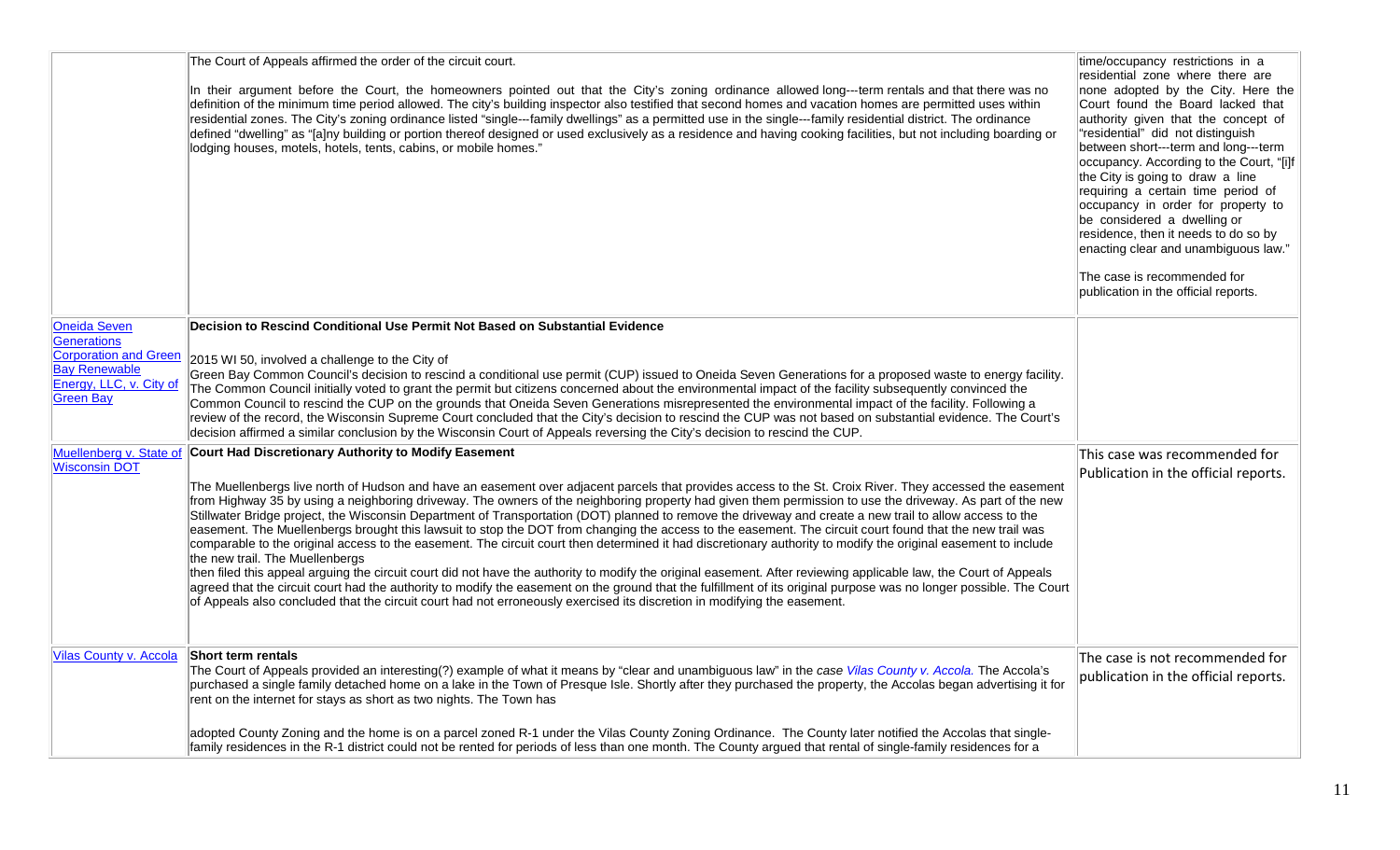|                                                   | period of less than a month could only occur in the R-L district and began an enforcement action to prevent the rental of the property.                                                                                                                                                                                                                                                                                                                                                                                                                                                                                                                                                                                                                                                                                                                                                   |  |
|---------------------------------------------------|-------------------------------------------------------------------------------------------------------------------------------------------------------------------------------------------------------------------------------------------------------------------------------------------------------------------------------------------------------------------------------------------------------------------------------------------------------------------------------------------------------------------------------------------------------------------------------------------------------------------------------------------------------------------------------------------------------------------------------------------------------------------------------------------------------------------------------------------------------------------------------------------|--|
|                                                   | The Accolas argued that the County's ordinance did not unambiguously prohibit rental of single-family detached units in the R-1 district for periods of less than<br>one month. Citing the Heef case, the Wisconsin Court of Appeals agreed that if the Court only looked at the R-1 district, the ordinance did not unambiguously<br>prohibit the short-term rental of single-family dwelling units. The Court, however, said that the R-1 district must be read in context with the RL district. The Court<br>notes that although the RL district does not distinguish between short-term and long-term rentals, the Court agreed with the County's interpretation that the<br>phrase "rental of residential dwelling unit" must be read in context with the definition of transient lodging in the purpose statement of the RL district which<br>contains a one month time limitation. |  |
|                                                   | In holding that the Zoning Ordinance "unambiguously prohibits short-term rentals of single-family detached units in the R-1 district" of the County's general<br>zoning ordinance, the Court notes that all permitted uses in the R-1 district are also permitted uses in the RL district. The Court then concludes that when the<br>ordinance "states that rental of residential dwelling units is permitted in the RL district, it actually means that rental of single-family detached dwelling units is<br>permitted in the RL district." Considering the language of the R-1 district with the RL district "leads to the inescapable conclusion that the rental of single-family<br>detached dwelling units for periods of less than one month is not a permitted use in the R-1 district."                                                                                          |  |
| <b>Wisconsin Realtors</b>                         | Housing Impact Report Not Required For State Wind Energy Rules                                                                                                                                                                                                                                                                                                                                                                                                                                                                                                                                                                                                                                                                                                                                                                                                                            |  |
| Assoc. v. Public<br><b>Service Commission</b>     | In Wisconsin Realtors Assoc. v. Public Service Commission of Wisconsin, 2015 WI 63, the Wisconsin Supreme Court held that housing impact                                                                                                                                                                                                                                                                                                                                                                                                                                                                                                                                                                                                                                                                                                                                                  |  |
| of Wisconsin                                      | report was not required as a matter of law when the Public Service Commission (PSC) developed the wind facility siting rules in 2012.                                                                                                                                                                                                                                                                                                                                                                                                                                                                                                                                                                                                                                                                                                                                                     |  |
|                                                   | The Wisconsin Administrative Procedures Act requires that if any rule proposed by a state agency (including the PSC) "directly or substantially                                                                                                                                                                                                                                                                                                                                                                                                                                                                                                                                                                                                                                                                                                                                           |  |
|                                                   | affects the development, construction, cost, or availability of housing in this state," then the Department of Commerce [now the Department                                                                                                                                                                                                                                                                                                                                                                                                                                                                                                                                                                                                                                                                                                                                               |  |
|                                                   | of Administration] shall prepare a "housing impact report" before that rule is submitted to the Legislative Council staff. Wis. Stat. §<br>$ 227.115(2) $ .                                                                                                                                                                                                                                                                                                                                                                                                                                                                                                                                                                                                                                                                                                                               |  |
|                                                   | The Wisconsin Realtors Association initiated this lawsuit arguing that the wind energy rules, Wis. Admin. Code ch. PSC 128, titled "Wind                                                                                                                                                                                                                                                                                                                                                                                                                                                                                                                                                                                                                                                                                                                                                  |  |
|                                                   | Energy Systems," were invalid because the PSC failed to prepare a housing impact report during the promulgation of the rules.                                                                                                                                                                                                                                                                                                                                                                                                                                                                                                                                                                                                                                                                                                                                                             |  |
|                                                   | In a decision written by Justice Abrahamson, the Wisconsin Supreme Court concluded that the texts of the governing statutes and the wind                                                                                                                                                                                                                                                                                                                                                                                                                                                                                                                                                                                                                                                                                                                                                  |  |
|                                                   | energy rules did not demonstrate as a matter of law that the rules directly or substantially affect the development, construction, cost, or                                                                                                                                                                                                                                                                                                                                                                                                                                                                                                                                                                                                                                                                                                                                               |  |
|                                                   | availability of housing in Wisconsin. Chief Justice Roggensack and Justice Ziegler dissented in the case.                                                                                                                                                                                                                                                                                                                                                                                                                                                                                                                                                                                                                                                                                                                                                                                 |  |
| The Journal Times v.                              | Attorney Fees Not Allowed in Public Records Case                                                                                                                                                                                                                                                                                                                                                                                                                                                                                                                                                                                                                                                                                                                                                                                                                                          |  |
| <b>City of Racine Board</b><br>of Police and Fire | The Journal Times v. City of Racine Board of Police and Fire Commissioners, 2015 WI 56, involved an action by the Journal Times to recover                                                                                                                                                                                                                                                                                                                                                                                                                                                                                                                                                                                                                                                                                                                                                |  |
| <b>Commissioners</b>                              | reasonable attorney fees related to the newspaper's efforts to collect information related to a meeting held in closed session by the                                                                                                                                                                                                                                                                                                                                                                                                                                                                                                                                                                                                                                                                                                                                                     |  |
|                                                   | Commission.                                                                                                                                                                                                                                                                                                                                                                                                                                                                                                                                                                                                                                                                                                                                                                                                                                                                               |  |
|                                                   | The Commission initially denied the records requests but later provided the requested information. At the time of the request and at the time                                                                                                                                                                                                                                                                                                                                                                                                                                                                                                                                                                                                                                                                                                                                             |  |
|                                                   | that the information was provided, no record existed that could have been responsive to the request. The Wisconsin Supreme Court                                                                                                                                                                                                                                                                                                                                                                                                                                                                                                                                                                                                                                                                                                                                                          |  |
|                                                   | concluded the newspaper had not prevailed in "substantial part" and was therefore not entitled to attorney fees.                                                                                                                                                                                                                                                                                                                                                                                                                                                                                                                                                                                                                                                                                                                                                                          |  |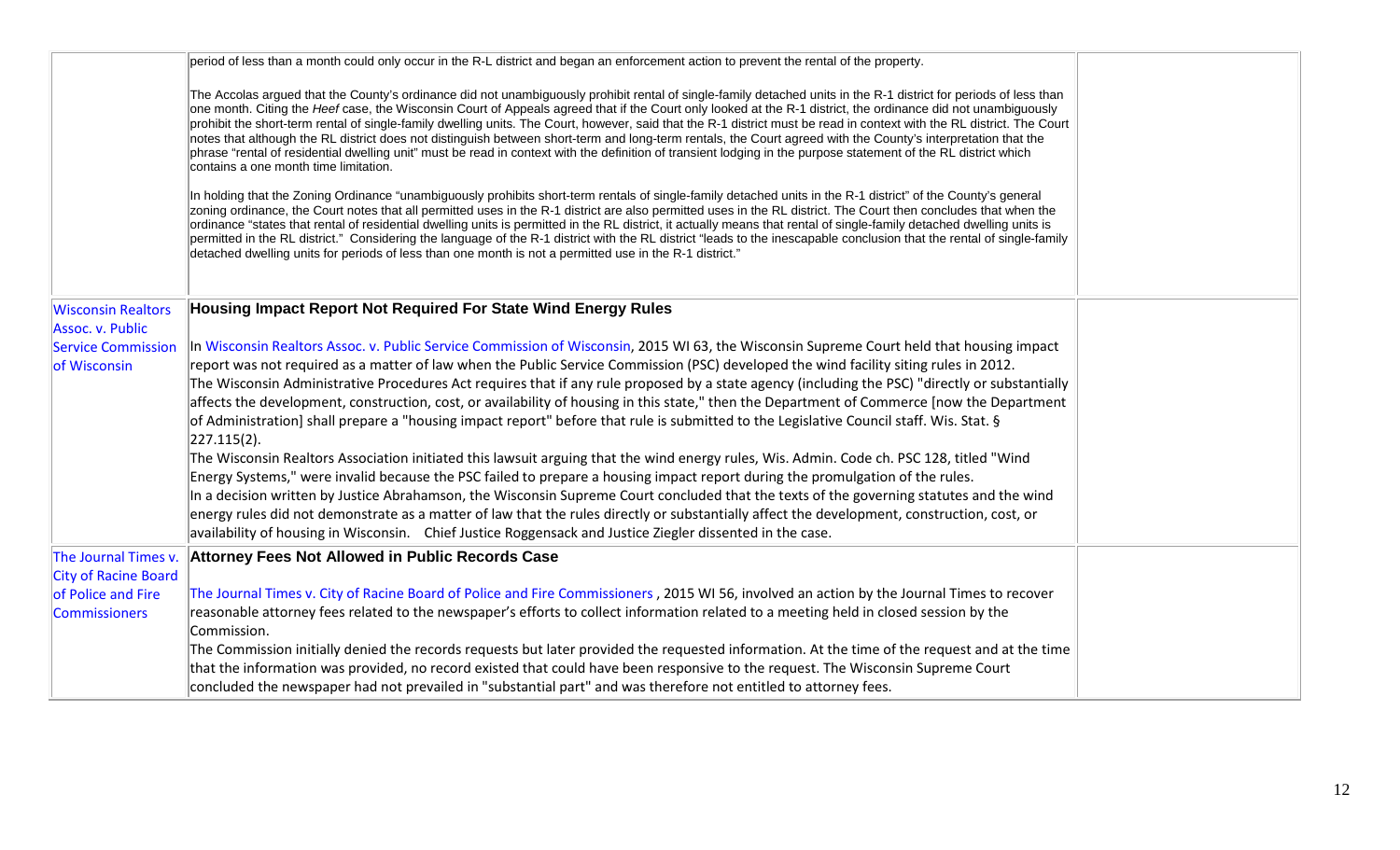| The Voice of Wisconsin Rapids, LLC v. Wisconsin Rapids Public School District, involved a request by the newspaper for access to records<br>LLC v. Wisconsin<br>involving the school district's investigation into allegations of impropriety surrounding a school athletic program. As part of the investigation,<br><b>Rapids Public School</b><br>district employees conducted interviews of people related to the program. The newspaper sought disclosure of the notes but the district<br>refused to release the notes. The newspaper then sued the district. The Wisconsin Court of Appeals held that the district did not need to<br>produce the documents because they fell within the exemption under the public records law for notes prepared for the originator's personal<br>use.<br>The case is recommended for publication in the official reports.<br>Miller v. City of Monona Court Affirms Dismissal of Class of One Equal Protection Claim in Failed Development Project<br>The Seventh Circuit Court of Appeals once again expressed its reluctance to review local land use matters in Miller v. City of Monona.<br>In September 2004, Stephanie Miller applied to the City of Monona for permission to build a four-unit condominium project on a lot she owned in Monona. At<br>the prompting of the City, Miller purchased a neighboring lot and resubmitted her application as a request to build a 10-unit project. The plan commission<br>subsequently suggested changes to Miller's plan and Miller's architect again revised the plans and resubmitted them in September 2005.<br>In January 2006, an inspection uncovered asbestos on both of her lots. In March 2006, Miller's architect informed the City that the project had stalled because<br>Miller was in negotiations with neighboring property owners about their involvement in a still larger development project. Later that month, Miller's negotiations<br>with the neighbors broke down.<br>In June 2006, Miller obtained permission from the State of Wisconsin to demolish the buildings and remove the asbestos. The exterior asbestos removal was<br>completed in July but then the City's building inspector issued citations to Miller for creating a public nuisance and working without a proper permit from the<br>City. The City also informed Miller that she needed a local razing permit to demolish the houses. She then obtained a permit allowing demolition through July<br>30, but the Wisconsin Department of Natural Resources (DNR) issued a "stop work" order because of asbestos debris and interior asbestos on Miller's<br>property.<br>On July 20, a professional contractor removed the interior asbestos in compliance with DNR requirements. The City then ordered Miller to erect a fence around<br>her property and warned her that a fine of \$2,000 per day was being imposed for the code violations on her property. The City provided Miller with a letter from<br>the Building Inspector stating that the property was a public nuisance because of the partial<br>demolition.<br>In August, Miller erected the fence and completed the asbestos abatement. In September, Miller tried to contact DNR to confirm compliance with the DNR<br>orders, but the appropriate staff person at DNR was unavailable. She sought to move forward on her project without this final approval, but was told by City<br>officials that she had to wait until the DNR approved the asbestos removal and until she paid outstanding fines.<br>On October 3, 2006, before approval of the asbestos removal, the City's building inspector informed Miller that she needed to remove a garage, pier, boat hoist,<br>and driveway from her property. Six days later, the building inspector issued Miller citations for not razing these structures and for not filling the lots to the<br>proper grade. Miller obtained a razing permit for the garage within two days and razed the garage within two weeks. In November, the building inspector<br>reported to the plan commission that the final inspection of Miller's property had been satisfactory.<br>Despite the satisfactory inspection, the City would not allow Miller to continue construction until her outstanding citations were resolved. In April 2007, the City<br>ordered Miller to take down the fence, which she did. Miller went to trial in municipal court on her citations for code violations.<br>In February 2009, the municipal court issued a decision rejecting three of the four citations against Miller. The court upheld the citation for starting demolition | The Voice of                         | Notes Are Not "Records" Under State's Public Records Law |  |
|----------------------------------------------------------------------------------------------------------------------------------------------------------------------------------------------------------------------------------------------------------------------------------------------------------------------------------------------------------------------------------------------------------------------------------------------------------------------------------------------------------------------------------------------------------------------------------------------------------------------------------------------------------------------------------------------------------------------------------------------------------------------------------------------------------------------------------------------------------------------------------------------------------------------------------------------------------------------------------------------------------------------------------------------------------------------------------------------------------------------------------------------------------------------------------------------------------------------------------------------------------------------------------------------------------------------------------------------------------------------------------------------------------------------------------------------------------------------------------------------------------------------------------------------------------------------------------------------------------------------------------------------------------------------------------------------------------------------------------------------------------------------------------------------------------------------------------------------------------------------------------------------------------------------------------------------------------------------------------------------------------------------------------------------------------------------------------------------------------------------------------------------------------------------------------------------------------------------------------------------------------------------------------------------------------------------------------------------------------------------------------------------------------------------------------------------------------------------------------------------------------------------------------------------------------------------------------------------------------------------------------------------------------------------------------------------------------------------------------------------------------------------------------------------------------------------------------------------------------------------------------------------------------------------------------------------------------------------------------------------------------------------------------------------------------------------------------------------------------------------------------------------------------------------------------------------------------------------------------------------------------------------------------------------------------------------------------------------------------------------------------------------------------------------------------------------------------------------------------------------------------------------------------------------------------------------------------------------------------------------------------------------------------------------------------------------------------------------------------------------------------------------------------------------------------------------------------------------------------------------------------------------------------------------------------------------------------------------------------------------------------------------------------------------------------------------------------------------------------------------------------------------------------------------------------------------------------------------------------------------------------------------------------------------------------------------------------------------------------------------------------------------------------------------------------------------------------------------------------------------------------------------------------------------------------------------------------------------------------------------------------------------------------------------|--------------------------------------|----------------------------------------------------------|--|
|                                                                                                                                                                                                                                                                                                                                                                                                                                                                                                                                                                                                                                                                                                                                                                                                                                                                                                                                                                                                                                                                                                                                                                                                                                                                                                                                                                                                                                                                                                                                                                                                                                                                                                                                                                                                                                                                                                                                                                                                                                                                                                                                                                                                                                                                                                                                                                                                                                                                                                                                                                                                                                                                                                                                                                                                                                                                                                                                                                                                                                                                                                                                                                                                                                                                                                                                                                                                                                                                                                                                                                                                                                                                                                                                                                                                                                                                                                                                                                                                                                                                                                                                                                                                                                                                                                                                                                                                                                                                                                                                                                                                                                                                      | <b>Wisconsin Rapids,</b><br>District |                                                          |  |
|                                                                                                                                                                                                                                                                                                                                                                                                                                                                                                                                                                                                                                                                                                                                                                                                                                                                                                                                                                                                                                                                                                                                                                                                                                                                                                                                                                                                                                                                                                                                                                                                                                                                                                                                                                                                                                                                                                                                                                                                                                                                                                                                                                                                                                                                                                                                                                                                                                                                                                                                                                                                                                                                                                                                                                                                                                                                                                                                                                                                                                                                                                                                                                                                                                                                                                                                                                                                                                                                                                                                                                                                                                                                                                                                                                                                                                                                                                                                                                                                                                                                                                                                                                                                                                                                                                                                                                                                                                                                                                                                                                                                                                                                      |                                      |                                                          |  |
|                                                                                                                                                                                                                                                                                                                                                                                                                                                                                                                                                                                                                                                                                                                                                                                                                                                                                                                                                                                                                                                                                                                                                                                                                                                                                                                                                                                                                                                                                                                                                                                                                                                                                                                                                                                                                                                                                                                                                                                                                                                                                                                                                                                                                                                                                                                                                                                                                                                                                                                                                                                                                                                                                                                                                                                                                                                                                                                                                                                                                                                                                                                                                                                                                                                                                                                                                                                                                                                                                                                                                                                                                                                                                                                                                                                                                                                                                                                                                                                                                                                                                                                                                                                                                                                                                                                                                                                                                                                                                                                                                                                                                                                                      |                                      |                                                          |  |
|                                                                                                                                                                                                                                                                                                                                                                                                                                                                                                                                                                                                                                                                                                                                                                                                                                                                                                                                                                                                                                                                                                                                                                                                                                                                                                                                                                                                                                                                                                                                                                                                                                                                                                                                                                                                                                                                                                                                                                                                                                                                                                                                                                                                                                                                                                                                                                                                                                                                                                                                                                                                                                                                                                                                                                                                                                                                                                                                                                                                                                                                                                                                                                                                                                                                                                                                                                                                                                                                                                                                                                                                                                                                                                                                                                                                                                                                                                                                                                                                                                                                                                                                                                                                                                                                                                                                                                                                                                                                                                                                                                                                                                                                      |                                      |                                                          |  |
|                                                                                                                                                                                                                                                                                                                                                                                                                                                                                                                                                                                                                                                                                                                                                                                                                                                                                                                                                                                                                                                                                                                                                                                                                                                                                                                                                                                                                                                                                                                                                                                                                                                                                                                                                                                                                                                                                                                                                                                                                                                                                                                                                                                                                                                                                                                                                                                                                                                                                                                                                                                                                                                                                                                                                                                                                                                                                                                                                                                                                                                                                                                                                                                                                                                                                                                                                                                                                                                                                                                                                                                                                                                                                                                                                                                                                                                                                                                                                                                                                                                                                                                                                                                                                                                                                                                                                                                                                                                                                                                                                                                                                                                                      |                                      |                                                          |  |
|                                                                                                                                                                                                                                                                                                                                                                                                                                                                                                                                                                                                                                                                                                                                                                                                                                                                                                                                                                                                                                                                                                                                                                                                                                                                                                                                                                                                                                                                                                                                                                                                                                                                                                                                                                                                                                                                                                                                                                                                                                                                                                                                                                                                                                                                                                                                                                                                                                                                                                                                                                                                                                                                                                                                                                                                                                                                                                                                                                                                                                                                                                                                                                                                                                                                                                                                                                                                                                                                                                                                                                                                                                                                                                                                                                                                                                                                                                                                                                                                                                                                                                                                                                                                                                                                                                                                                                                                                                                                                                                                                                                                                                                                      |                                      |                                                          |  |
|                                                                                                                                                                                                                                                                                                                                                                                                                                                                                                                                                                                                                                                                                                                                                                                                                                                                                                                                                                                                                                                                                                                                                                                                                                                                                                                                                                                                                                                                                                                                                                                                                                                                                                                                                                                                                                                                                                                                                                                                                                                                                                                                                                                                                                                                                                                                                                                                                                                                                                                                                                                                                                                                                                                                                                                                                                                                                                                                                                                                                                                                                                                                                                                                                                                                                                                                                                                                                                                                                                                                                                                                                                                                                                                                                                                                                                                                                                                                                                                                                                                                                                                                                                                                                                                                                                                                                                                                                                                                                                                                                                                                                                                                      |                                      |                                                          |  |
|                                                                                                                                                                                                                                                                                                                                                                                                                                                                                                                                                                                                                                                                                                                                                                                                                                                                                                                                                                                                                                                                                                                                                                                                                                                                                                                                                                                                                                                                                                                                                                                                                                                                                                                                                                                                                                                                                                                                                                                                                                                                                                                                                                                                                                                                                                                                                                                                                                                                                                                                                                                                                                                                                                                                                                                                                                                                                                                                                                                                                                                                                                                                                                                                                                                                                                                                                                                                                                                                                                                                                                                                                                                                                                                                                                                                                                                                                                                                                                                                                                                                                                                                                                                                                                                                                                                                                                                                                                                                                                                                                                                                                                                                      |                                      |                                                          |  |
|                                                                                                                                                                                                                                                                                                                                                                                                                                                                                                                                                                                                                                                                                                                                                                                                                                                                                                                                                                                                                                                                                                                                                                                                                                                                                                                                                                                                                                                                                                                                                                                                                                                                                                                                                                                                                                                                                                                                                                                                                                                                                                                                                                                                                                                                                                                                                                                                                                                                                                                                                                                                                                                                                                                                                                                                                                                                                                                                                                                                                                                                                                                                                                                                                                                                                                                                                                                                                                                                                                                                                                                                                                                                                                                                                                                                                                                                                                                                                                                                                                                                                                                                                                                                                                                                                                                                                                                                                                                                                                                                                                                                                                                                      |                                      |                                                          |  |
|                                                                                                                                                                                                                                                                                                                                                                                                                                                                                                                                                                                                                                                                                                                                                                                                                                                                                                                                                                                                                                                                                                                                                                                                                                                                                                                                                                                                                                                                                                                                                                                                                                                                                                                                                                                                                                                                                                                                                                                                                                                                                                                                                                                                                                                                                                                                                                                                                                                                                                                                                                                                                                                                                                                                                                                                                                                                                                                                                                                                                                                                                                                                                                                                                                                                                                                                                                                                                                                                                                                                                                                                                                                                                                                                                                                                                                                                                                                                                                                                                                                                                                                                                                                                                                                                                                                                                                                                                                                                                                                                                                                                                                                                      |                                      |                                                          |  |
|                                                                                                                                                                                                                                                                                                                                                                                                                                                                                                                                                                                                                                                                                                                                                                                                                                                                                                                                                                                                                                                                                                                                                                                                                                                                                                                                                                                                                                                                                                                                                                                                                                                                                                                                                                                                                                                                                                                                                                                                                                                                                                                                                                                                                                                                                                                                                                                                                                                                                                                                                                                                                                                                                                                                                                                                                                                                                                                                                                                                                                                                                                                                                                                                                                                                                                                                                                                                                                                                                                                                                                                                                                                                                                                                                                                                                                                                                                                                                                                                                                                                                                                                                                                                                                                                                                                                                                                                                                                                                                                                                                                                                                                                      |                                      |                                                          |  |